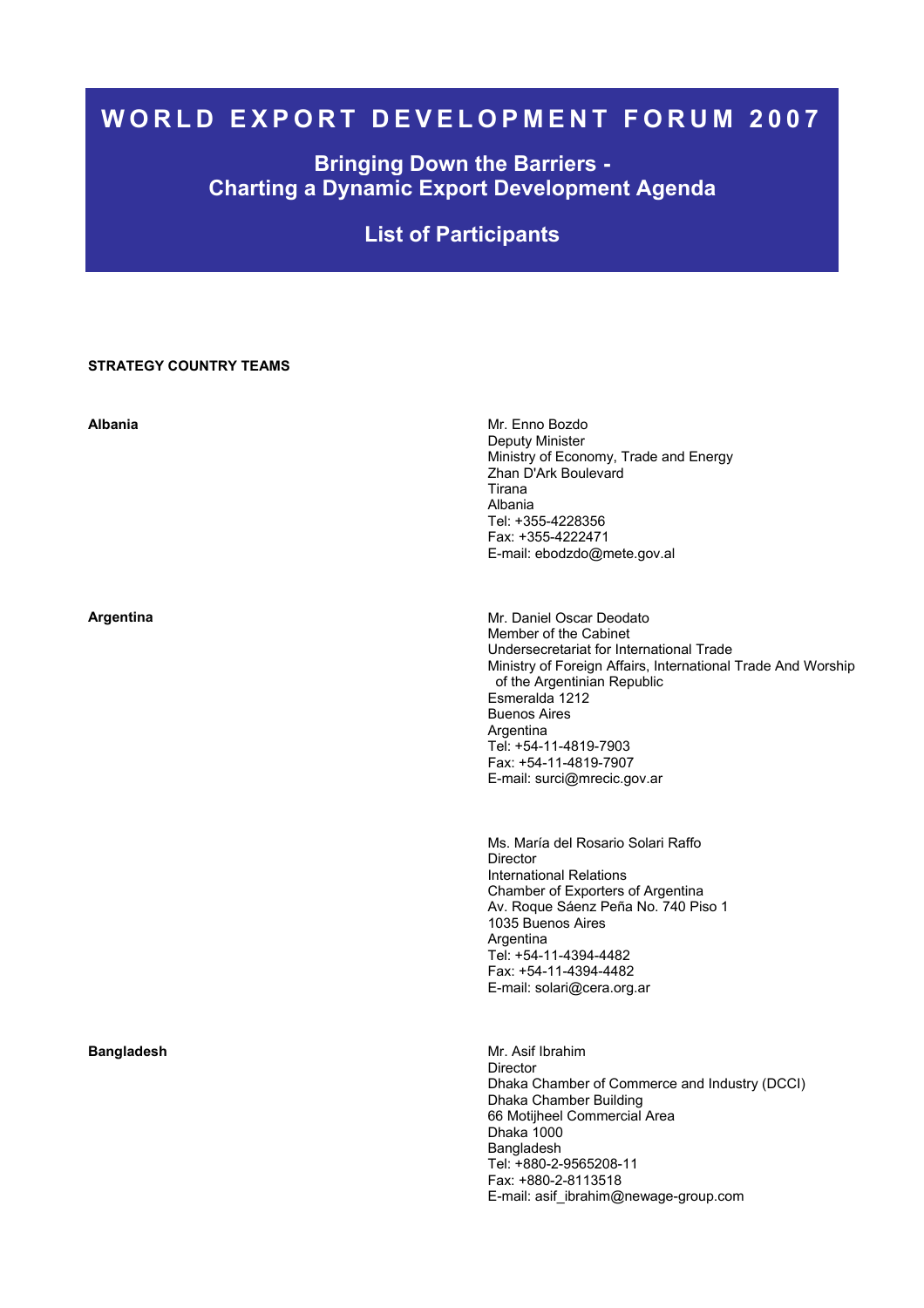**Belize Belize Ms. Melanie Gideon Ms. Melanie Gideon** Director of SME Capacity Building and Development BELTRAIDE 14 Orchid Garden Street Belmopan Belize Tel: +501-822-3737 Fax: +501-822-0595 E-mail: melanie@belizeinvest.org.bz

> Mr. David Gomez Managing Partner / Director Launchpad Consulting 1805 Henderson Avenue Buttonwood Bay Belize City Belize Tel: +501-2236590 Fax: +501-2236591 E-mail: david@launchpadbz.com

**Benin Benin Mr. Razack Yessoufou** *Mr. Razack Yessoufou* Chief Officer of International Cooperation Benin Chamber of Trade and Industry Av General de Gaulle Cotonou Benin Tel: +229-21-311238 Fax: +229-97-48 40 43 Fax: +229 21 31 32 99 E-mail: razacky@yahoo.fr

> Mr. Jules Ahouantchede Chief Officer Statistics and Analysis Trade Policy Direction of Foreign Trade Promotion Av Jean Paul II Cotonou Benin Tel: +229-90-094809 Fax: +229-21-303024 E-mail: hinnoutondji@yahoo.fr

Ms. Joëlle Videhouenou épouse Goussanou Chief Commercial Cluster Chamber of Commerce and Industry 01 BP 31 Cotonou Benin Tel: +229-21-324330 Tel: +229-21-312081 Fax: +229-21-313299 E-mail: vigjoelle@yahoo.fr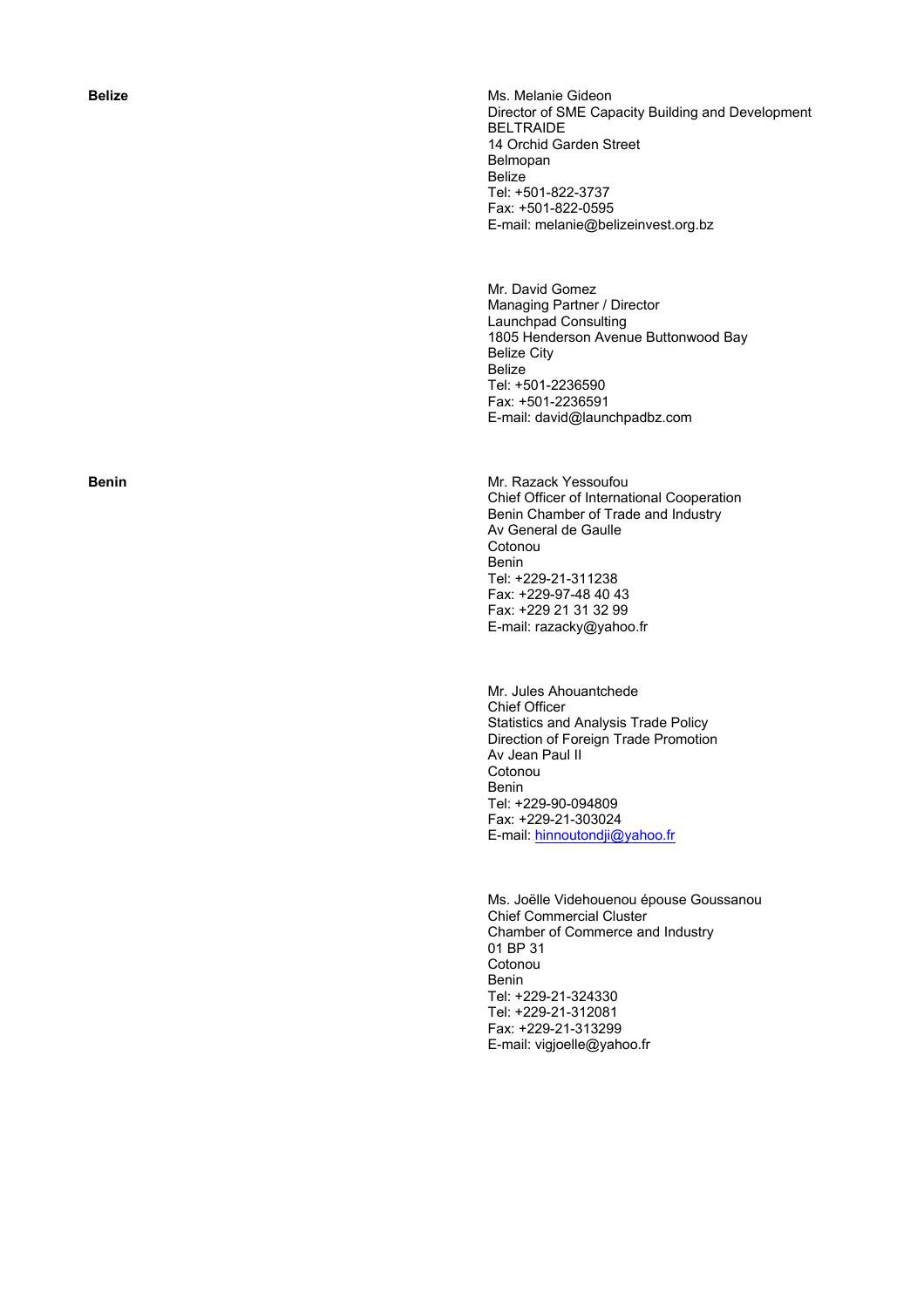**Bolivia Bolivia Bolivia Mr. Pablo E. Rabczuk Ruiz** Vice-minister of Commerce and Exports Ministry of Production and Micro-enterprise Av. Mcal. Santa Cruz Edif. Centro de Comunicaciones Piso 16 La Paz Bolivia Tel: +591-2-2357875 E-mail: pablo.rabczuk@gmail.com

> Mr. Oswaldo Barriga Karlbaum General Manager Chamber of Exporters of Santa Cruz Av. Velarde # 131 Santa Cruz Bolivia Tel: +591-3-3362030 Fax: +591-3-3321509 E-mail: obarriga@cadex.org

**Botswana Ms. Mosadinyana Nthomiwa Ms. Mosadinyana Nthomiwa** Chief Trade Officer Ministry of Trade and Industry Plot 960 Extension 2 Gaborone Botswana Tel: +267-3190243 Fax: +267-3188380 E-mail: mnthomiwa@gov.bw

> Ms. Pauline Sebina Board Member Botswana Exporters and Manufacturers Association Plot 122, Unit 7G Millenium Park, Kgale Mews P Bag 149 Suite no 255 **Gabarone** Botswana Tel: +267-3188015 Fax: +267-3188017 E-mail: paulines@beci.co.bw

Mr. Lisani Ndaba Managing Director Foamex Industries 25001 Maakgadigau Road Gaborone Botswana Tel: +267-395-7398 Fax: +267-395-7409 E-mail: foamex@botsnet.bw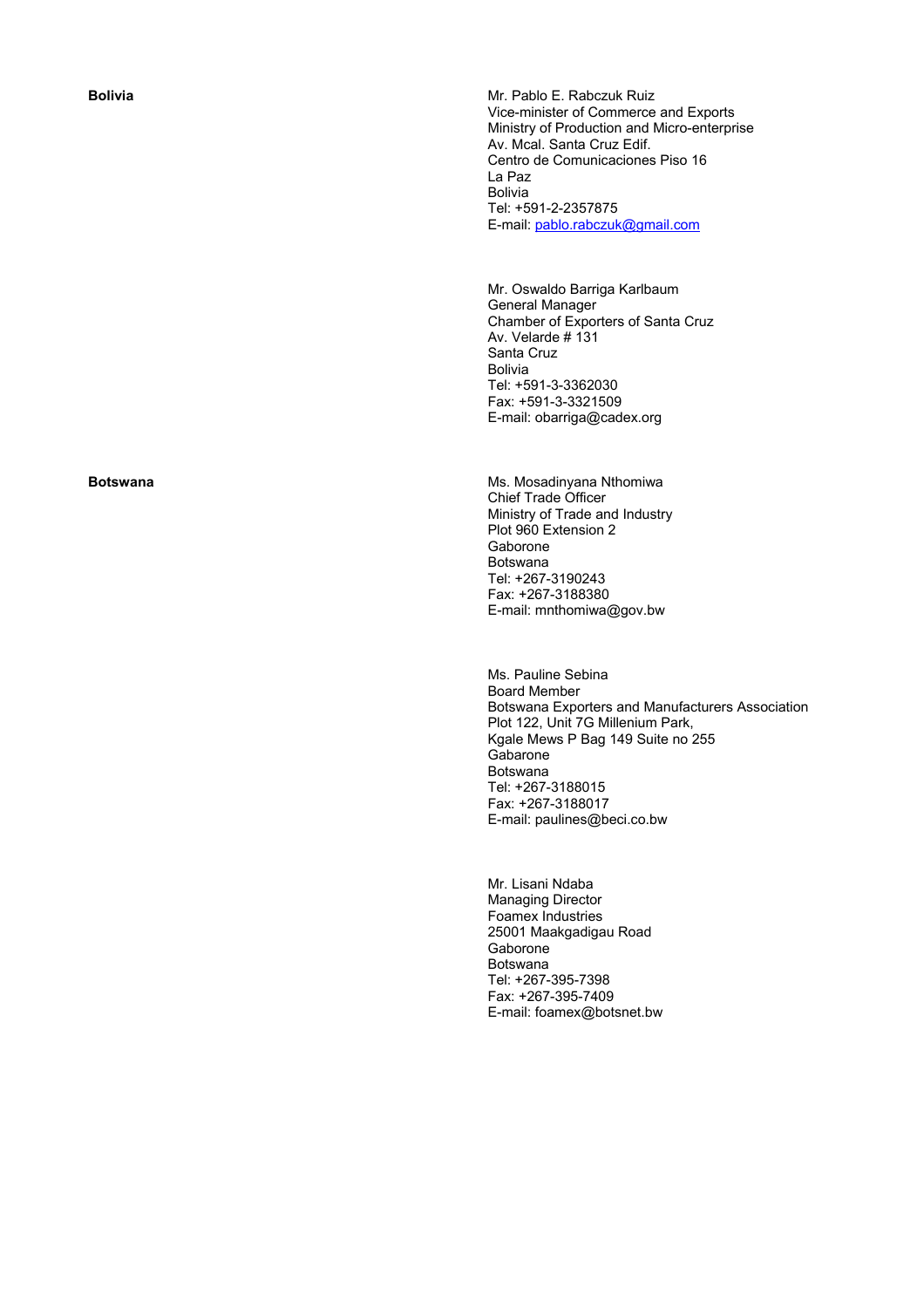**Cambodia Cambodia Mr. Sorasak Pan** Secretary of State for Commerce Ministry of Commerce 20 A/B, Preah Norodom Blvd Phnom Penh Cambodia Tel: +855-12813 076 Fax: +855-23426396 E-mail: great\_lake@camnet.com.kh

> Mr. Mab You National Project Manager Trade Project UNDP 20 A/B, Preah Norodom Blvd Phnom Penh Cambodia Tel: +855-12878928 Fax: +855-23 426 396 E-mail: mabcl@yahoo.com

Mr. Pheanuroth Sisowath Silk Project's Coordinator Ministry of Commerce 20 A/B, Preah Norodom Blvd Phnom Penh Cambodia Tel: +855-12596601 Fax: +855-23426396 E-mail: sisowathp@camintel.com

**Costa Rica Costa Rica Mr. Francisco Gamboa** Director Economic Studies Costa Rican Foreign Trade Promotion Center (PROCOMER) Edificio Centro de Comercio Exterior de Costa Rica Ave 3a, Calle 40 1278-1007 San José Costa Rica Tel: +506-2994870 Fax: +506-2335448 E-mail: fgamboa@procomer.go.cr

> Mr. Julio Andrés Flores Advisor Chamber of Exporters of Costa Rica Curridabat from Mitsubishi one block south and one block west 2010 San José Costa Rica Tel: +506-5240840 Fax: +506-2253628 E-mail: jflores@jjtrader.com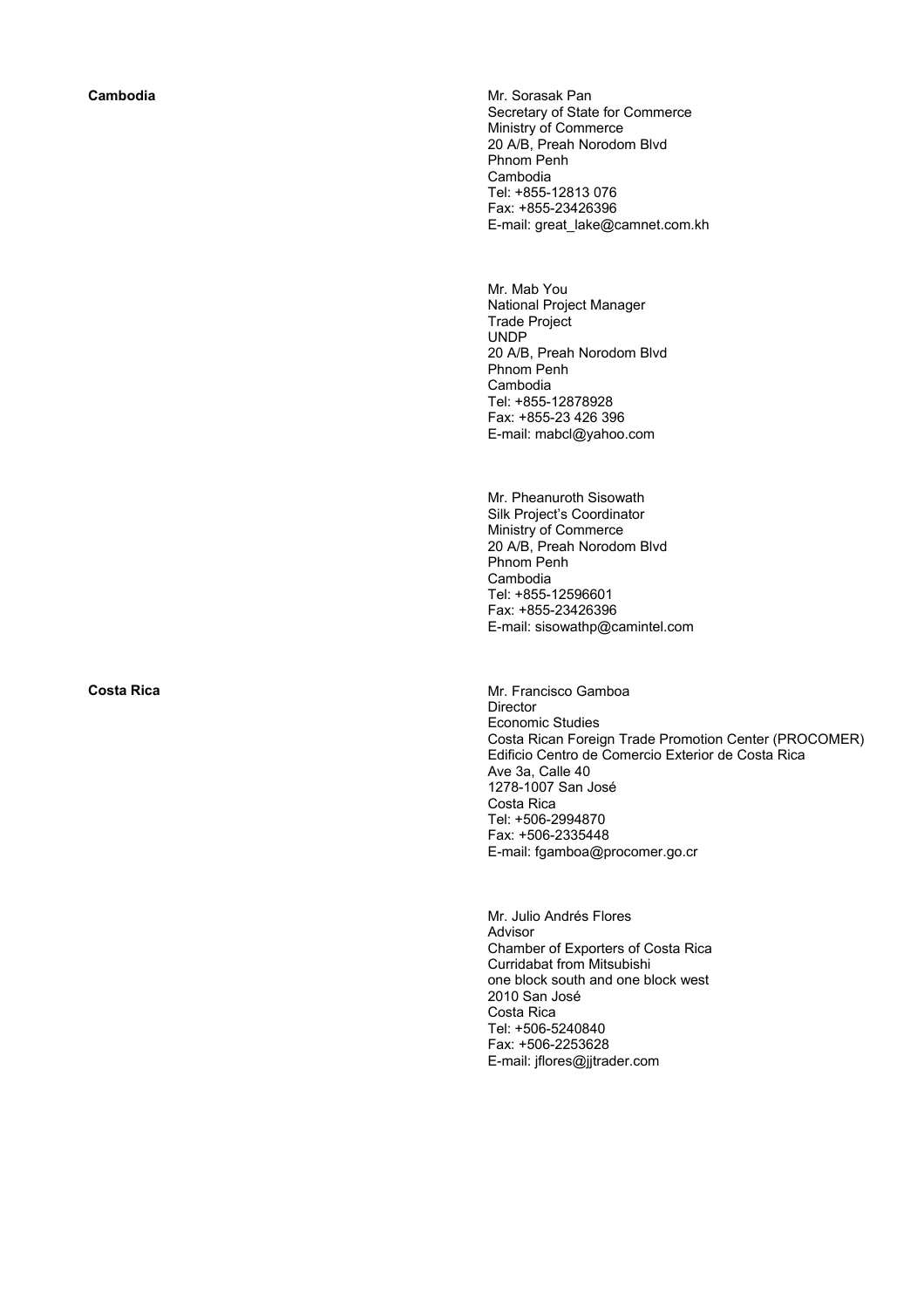**Dominican Republic**  Mr. Horacio Alvarez

**Côte d'Ivoire Mr. Franck Dogoh Madou** Special Adviser Trade and Industry, Tourism and Handicrafts 01 BP 1381 Abidjan Côte d'Ivoire Tel: +225-20-31-5077 Fax: +225- 20-22-1833 E-mail: fdogohmadou@yahoo.fr

> Mr. Gérard Amangoua Chairman DADE Commodities, S.A. Abidjan Côte d'Ivoire Tel: +225-07003073 Fax: +225-20371189 E-mail: Eldino53@yahoo.fr

**Dominica Mr.** Gregoire Thomas General Manager Dominica Export Import Agency (DEXIA) P.O. Box 173 Bay Front, Roseau Dominica Tel: +1-809 767 448 27 80 Fax: +1-809 767 448 63 08 E-mail: dexia@cwdom.dm

> Mr. Leonard Bedneau Director and Chief Financial Officer Griffon Bank Ltd Financial Center Kennedy Avenue Roseau Dominica Tel: +1-767-4499254 ext 115 Fax: +1-767-4499257 E-mail: l.bedneau@griffonbank.com

Senior Export Promotion Adviser Export and Investment Center of Dominican Republic Plaza de la Bandera Apartado 199-2 Santo Domingo Dominican Republic Tel: +1-809-5305505 Fax: +1-809-5308208 E-mail: halvarez@cei-rd.gov.do

Ms. Sandra Miranda International Sales Officer Miranda Gonzalez International Trader Max Henriquez Ureña #4 Los Prados Santo Domingo Dominican Republic Tel: +1-809-548-6495/ 222-5080 E-mail: mirandag@codetel.net.do solomiranda@yahoo.com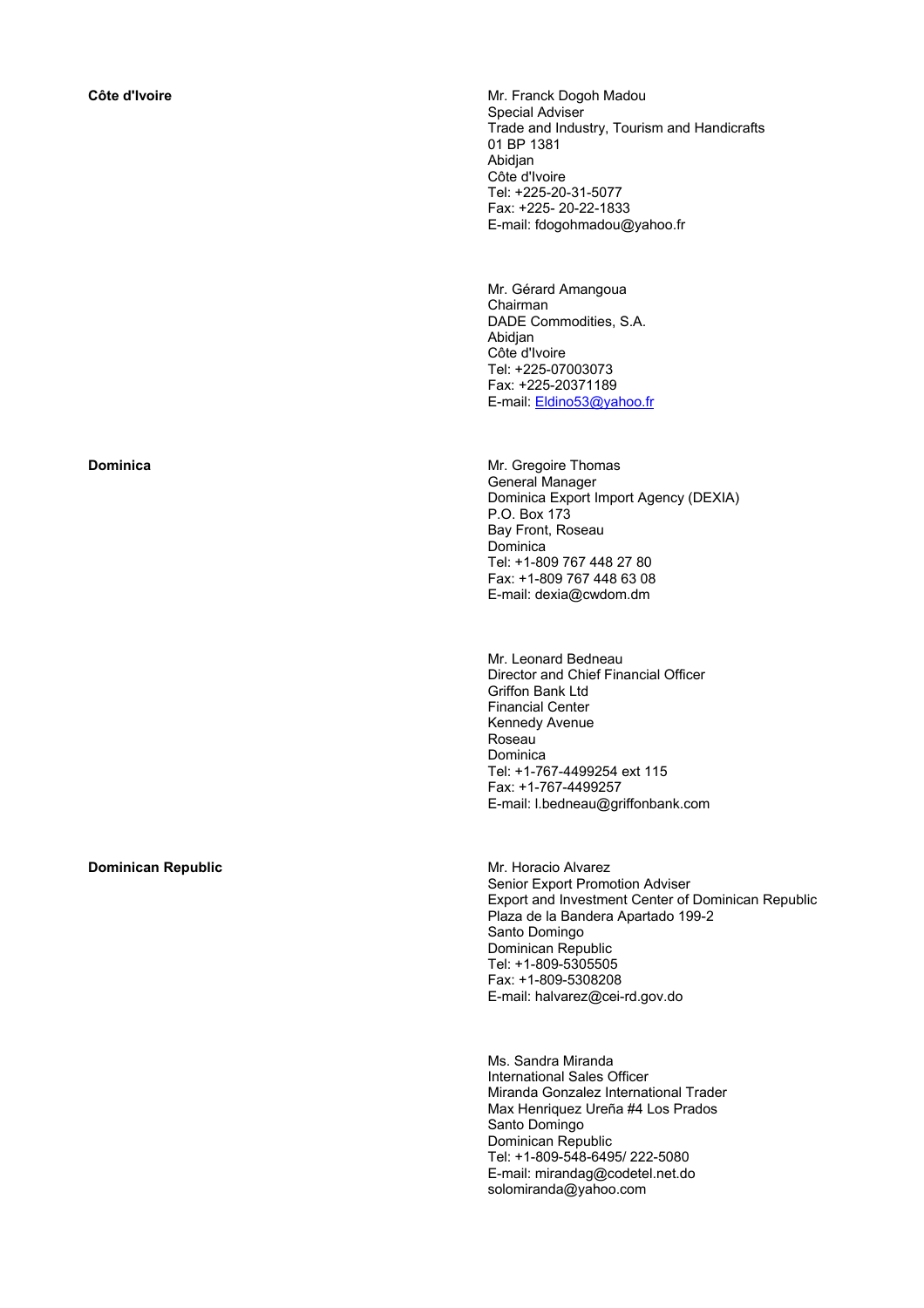**Ecuador Ecuador Ecuador Ecuador Ecuador Estrada Estrada Estrada Estrada Estrada Estrada Estrada Estrada Estrada Estrada Estrada Estrada Estrada Estrada Estrada Estrada Estrada Estrada Estrada Estrada Estrada Est** Executive President Corporation for the Promotion of Exports and Investment Av. Francisco de Orellana y Miguel Edif. Centro Empresarial Las Camara Torre de Oficina, 2do. Piso Guayaquil Ecuador Tel: +593-4-2681548 / 1550 Fax: +593-4-2681551 E-mail: restrada@corpei.org.ec

> Mr. Juan Benincasa Chairman of the board Exporters Federation of Ecuador Avda. De la Republica y Amazonas P.O. Box 17-15 0187-B Quito Ecuador Tel: +5932-2255008 Fax: +5932-2440574 E-mail: jbenincasa@mardex.com.ec

**El Salvador** Ms. Claudia Rodriguez Argueta Deputy Director Competitive Intelligence Ministry of Economy Calle Guadalupe centro Gobierno Edificio C-1 San Salvador El Salvador Tel: +503-22315851 Fax: +503-22315841 E-mail: crodriguez@minec.gob.sv E-mail: crodarg@yahoo.com

> Ms. Carmen Aida Muñoz López Executive Director Chamber of Commerce and Industry of El Salvador 9na. Avda. Norte y 5ta. Calle Poniente Apartado Postal 1640 01118 San Salvador El Salvador Tel: +503-22313011 Fax: +503-22714461 E-mail: camunoz@camarasal.com

Mr. Aldo Vallejo **Director** Exporta el Salvador Blvd. Santa Elena. Edificio. D'Cora 2a. Planta Antiguo Cuscatlán San Salvador El Salvador Tel: +503-22416400 Fax: +503-22416423 E-mail: avallejo@exporta.gob.sv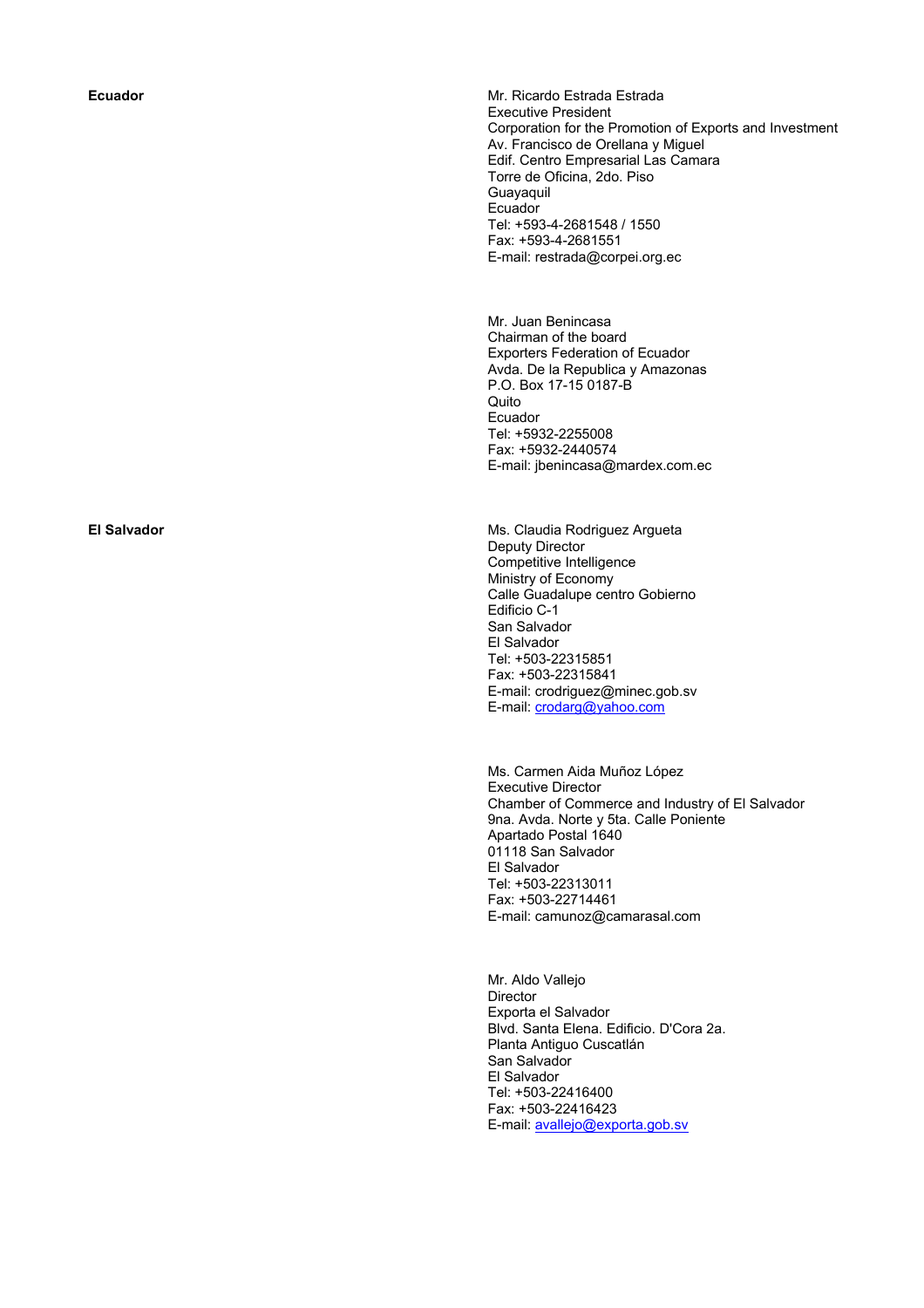**El Salvador (cont'd)** Ms. Patricia Carolina Figueroa García External Network Manager Exporta el Salvador Blvd. Santa Elena. Edificio. D'Cora 2a. Planta Antiguo Cuscatlán San Salvador El Salvador Tel: +503- 22416400 Fax: +503-22416423 E-mail: pfigueroa@exporta.gob.sv

**Ethiopia** Mr. Abera Deresa State Minister Ministry of Agriculture and Rural D evelopment P.O. Box 62347 62347 Addis Ababa Ethiopia Tel: +251-11-552276 Fax: +251-11-5536341 E-mail: minagr2@ethionet.et

> Mr. Solomon Assefa Deputy Director General Ethiopian Institute of Agriculture Research P.O. Box 2003 Addis Ababa Ethiopia Tel: +251-11-6460380 Fax: +251-11-6465412 E-mail: ddg@eiar.gov.et E-mail : ssolomoet@yahoo.com

 Mr. Tewodros Yilma Tekeleab ITC National Consultant Yilma Global Consulting African Avenue Addis Ababa Ethiopia Tel: +251-11-6526342 / 553-0668 Mobile: +91-161-3058 Fax: +251-11-15530668 / 275-2455 E-mail: yteddy\_80@yahoo.com

**Fiji** Mr. Paula Cirikiyasawa Acting Senior Economist Ministry of Commerce, Industry, Investment and Communications 9 Goodenough Street Government Building P.O. Box 2118 Suva Fiji Tel: +679-3305411 E-mail: Pcirikiyasawa001@govnet.gov.fj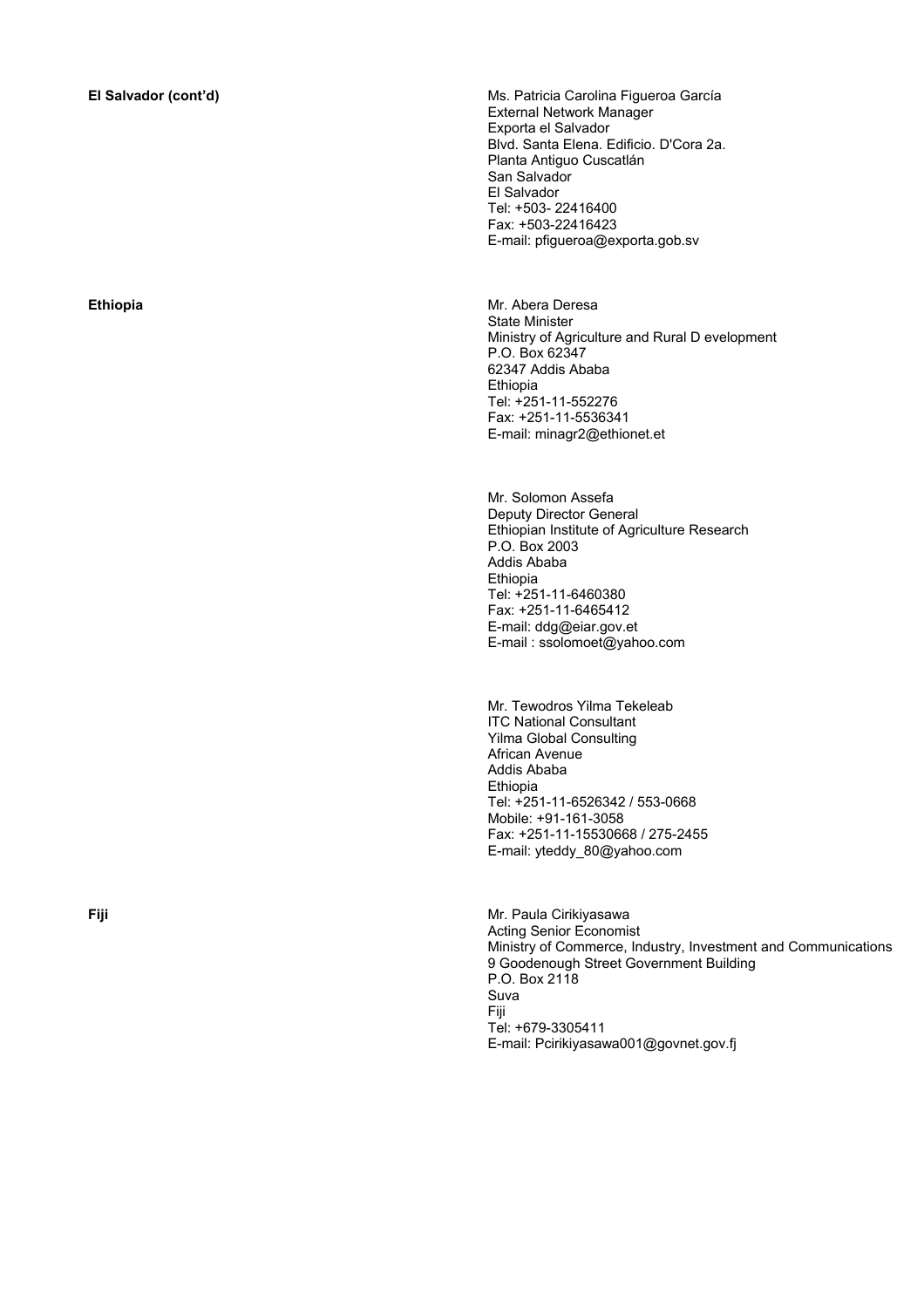**Fiji (cont'd)** Mr. Graeme S. Thorpe Managing Director Balthan (Western) Ltd. 8 Kura Street P.O.Box 1228 Suva Fiji Tel: +679-3398912 Fax: +679-3398916 E-mail: gst@connect.com.fj

**Ghana Mr. Brahms Achiayao Mr. Brahms Achiayao** Director for Export Ministry of Trade Industry PSD and PSI Accra Tel: +233-24-4890934 Fax: +233-21-665663 E-mail: brahmsach@yahoo.com

**Grenada** Ms. Sally Anne Bagwhan Logie Senior Trade Officer Economic Affairs Ministry of Economic Development and Planning Government of Grenada Financial Complex Carenage St. George's Grenada Tel: +1-473-4402101 / 8242 Fax: +1-473-440775 E-mail: sbagwhan.logie@gov.gd

> Ms. Cécile La Grenade Managing Director De La Grenade Industries Ltd. P.O. Box 788 St. George's Grenada Tel: +473-4403241 Fax: +473-4407626 E-mail: dlgignd@spiceisle.com

**Guatemala Guatemala Guatemala Ms. Ana Clarisa Villacorta** Adviser to the Ministry Ministry of Economy 8 Ave. 10-43 Zona 01 C.A. 0103 Guatemala City Guatemala Tel: +502-2-4120424 Fax: +502-2-4120423 E-mail: avillacorta@mineco.gob.gt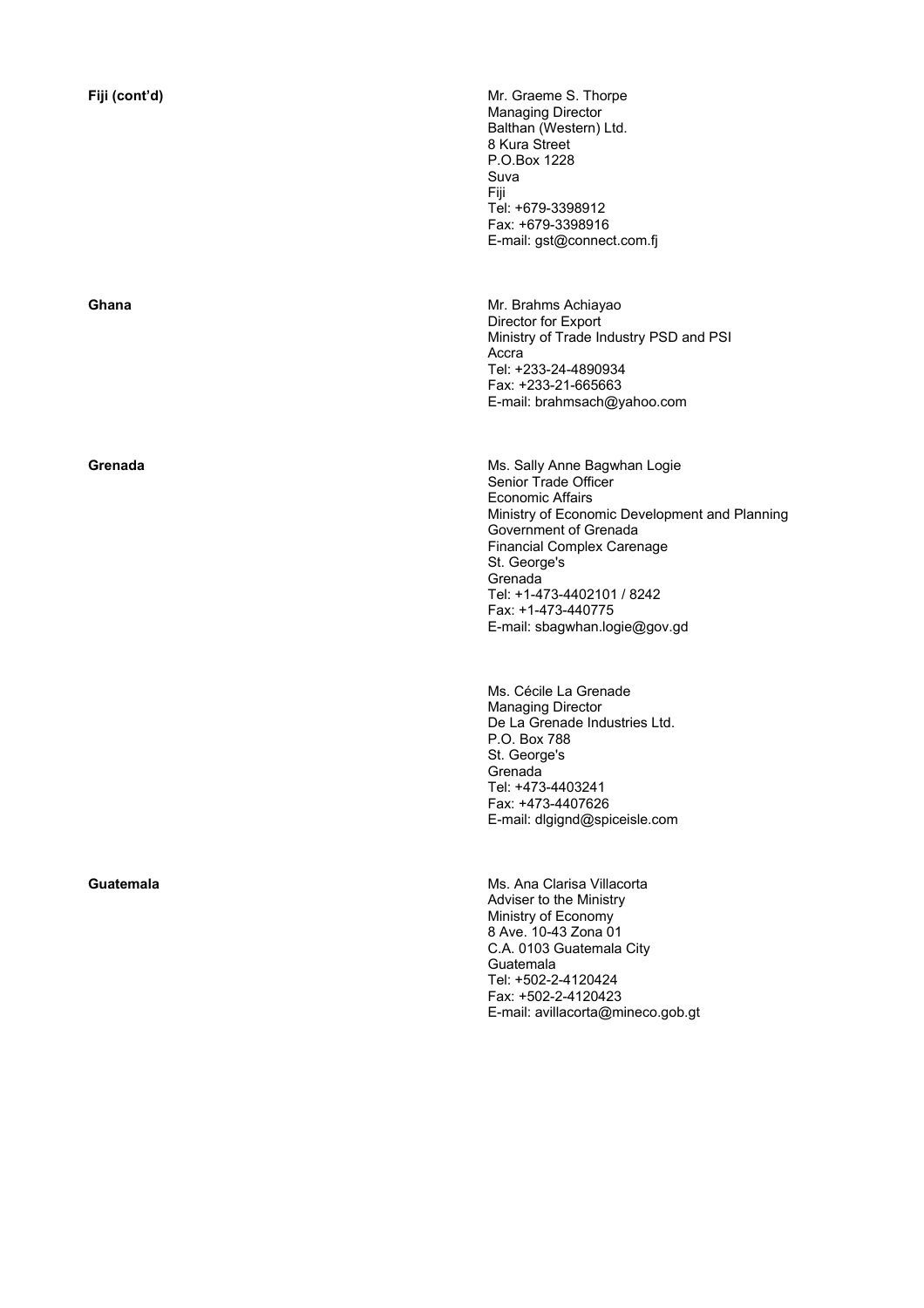Vice-President AGEXPORT 15 Ave. 14-72 Zona 13 Guatemala City Guatemala Tel: +502-2422-3400 Fax: +502-2422-3434 E-mail: camador@gyssa.com

**Honduras** Mr. Fernando García Merino Executive Director National Association of Industrialists Colonia Castaño Sur 3 cuadras al sur de Bld Morazan y banco Ficensa **Tegucigalpa** Honduras<sup>'</sup> Tel: +504-239-1238 Fax: +504-221-5199 E-mail: fernandog@andi.hn

> Ms. Teresa Maria Deras Vice President Technical Coordinator Analysis Unit Foundation for Investment and Export Development Av. Rep. Dominicana, Edif. Condominio Las Lomas 4 Piso Colonia Las Lomas del Guijarro Tegucigalpa, M.D.C. Honduras Tel: +504-235-3472 Fax: +504-235-3484 E-mail: tmderas@hondutel.hn E-mail: tmderas@yahoo.com

**India India India India India India Mr. Pranav Kumar** Policy Analyst Consumer Unity & Trust Society (CUTS) Centre for International Trade Economics and Environment Jaipur D-217, Bhaskar Marg Bani Park 302 016 Jaipur India Tel: +91-141-2282821 Fax: +91-141-2282485 E-mail: pk@cuts.org

> Ms. Neela Mukherjee Director and Team Leader Development Tracks RTC 52/82 C.R. Park New Delhi 110019 India Tel: +91-11-26270332 Fax: +91-11-26270824 E-mail: neelamukherjee@gmail.com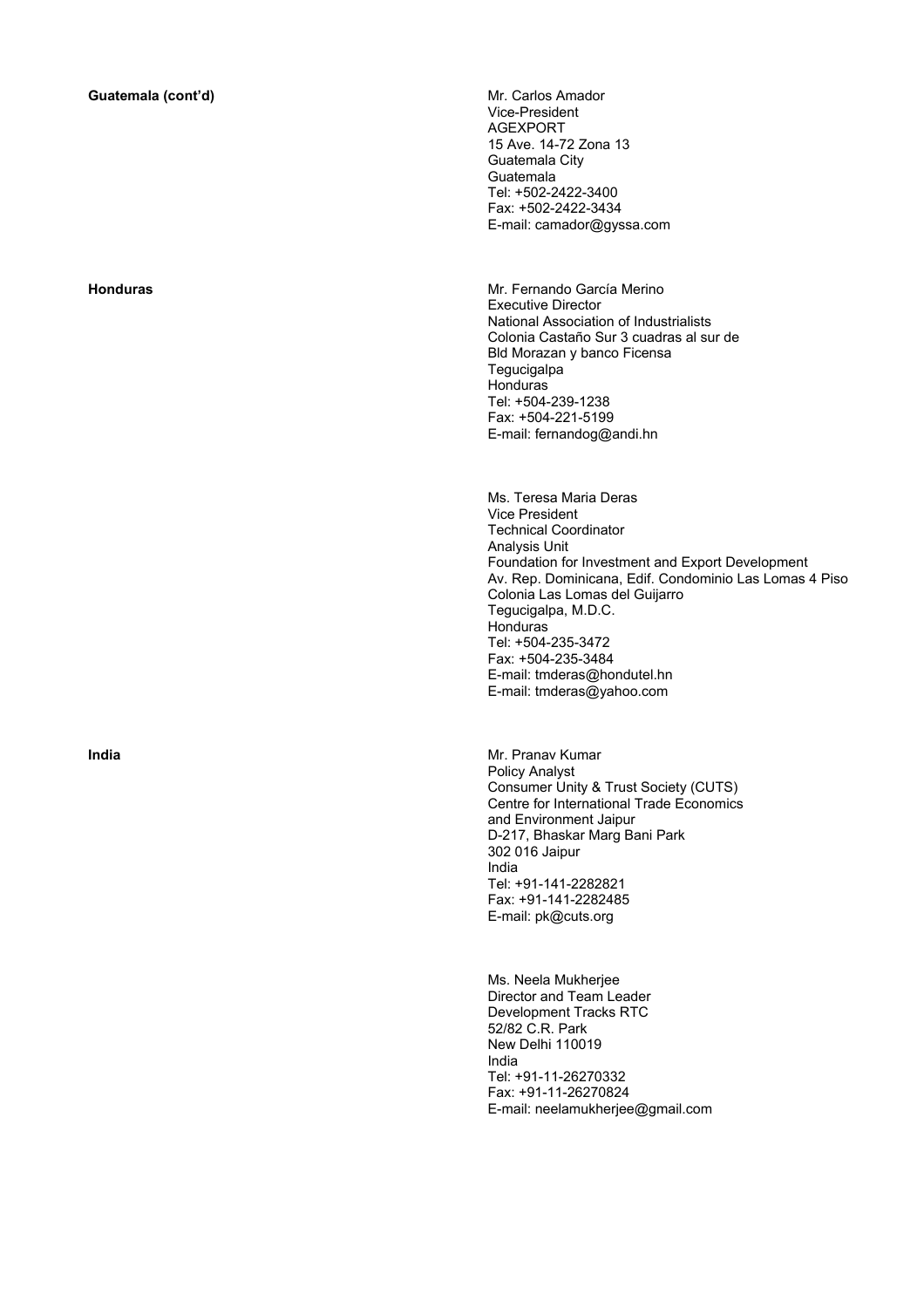**India (cont'd) Mr. Anil Bhardwai** Secretary General Federation of Indian Micro & Small & Medium Enterprises FISME B-4/161, Safdarjung Enclave India Tel: +91-11-26109470 Fax: +91-11-26109470 E-mail: info@fisme.org.in E-mail: anil.bhardwaj@gmail.com

**Kazakhstan Ms. Saule Akhmetova Ms. Saule Akhmetova** Managing Director Center of Marketing and Analytical Research Sustainable Development Fund Kazyna 204 office 2nd floor 62 Sharipova Str. Alamty 050012 Kazakhstan Tel: +7-3272-590690 ext 1088 Fax: +7-3272-582151 E-mail: sakhmetova@cmar.kz

> Mr. Gaziz Myltykbayev Deputy Chairman of the Board Corporate Development Department Center of Marketing and Analytical Research Sustainable Development Fund Kazyna 204 office 2nd floor 62 Sharipova Str. Alamty 050012 Kazakhstan Tel: +7-3272-590690 Fax: +7-3272-582151 E-mail: gazizm@cmar.kz

> Mr. Yerlan Danenov Director Corporate Development Department Center of Marketing and Analytical Research Sustainable Development Fund Kazyna 204 office 2nd floor 62 Sharipova Str. Alamty 050012 Kazakhstan Tel: +7-727-2590690 Fax: +7-727-2582151 E-mail: yerlan.danenov@cmar.kz

**Kenya Mr. Linus Oduor Opile Ogola Mr. Linus Oduor Opile Ogola** Chief Trade Development Officer Ministry of Trade and Industry Teleposta Towers, 10 th Floor, Rm 1612 P.O. Box 30430 100 Nairobi Kenya Tel: +254-20-315001-4 Fax: +254-20-315011 E-mail: Linus\_ogola@yahoo.com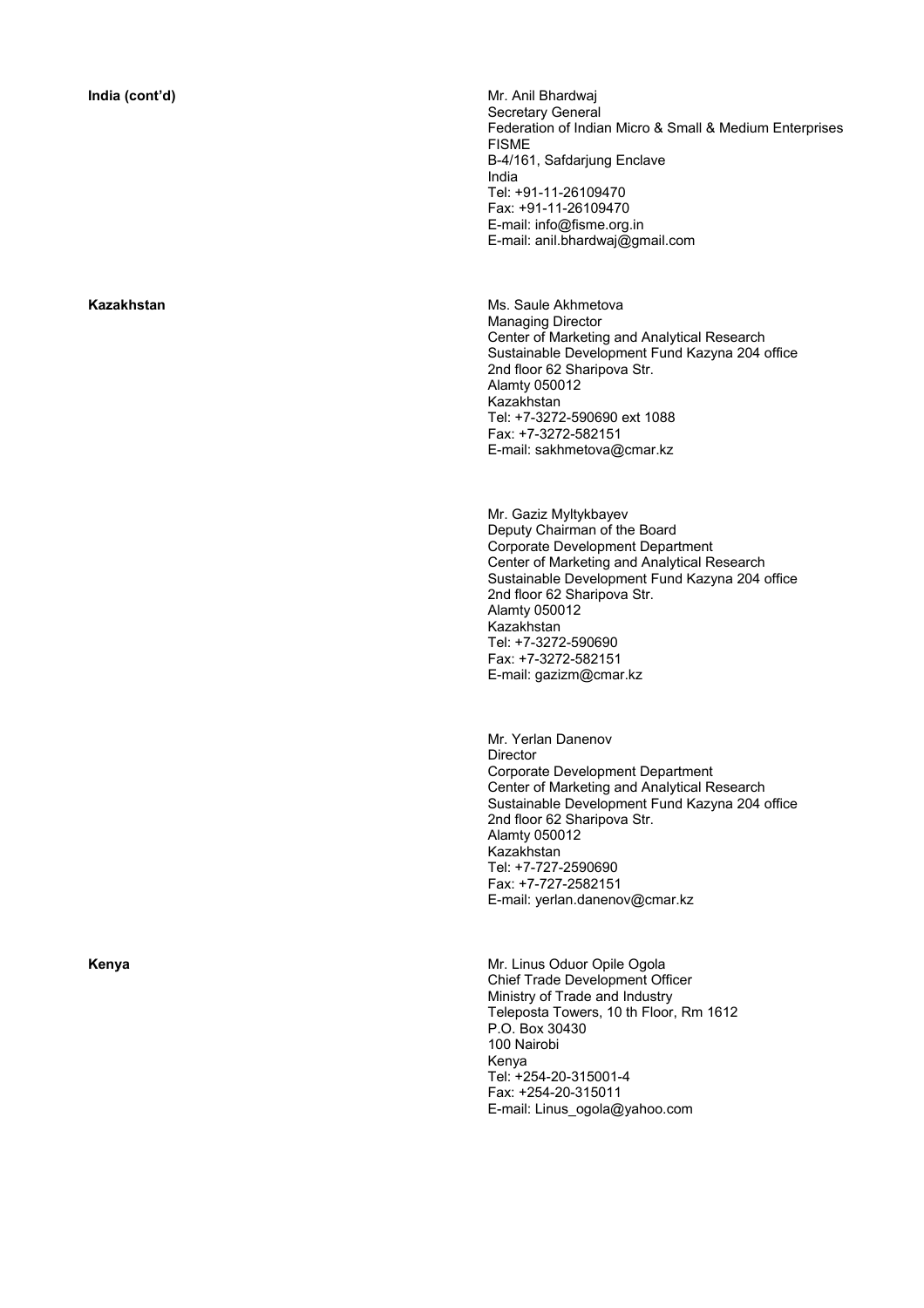### **Lao People's Democratic Republic** MS. Khemmani Pholsena

**Kenya (cont'd) Mr. Matanda Wabuyele Mr. Matanda Wabuyele** Chief Executive Export Promotion Council 16th Floor, Anniversary Towers University Way P.O. Box 40247 00100 Nairobi Kenya Tel: +254-20-248448 Fax: +254-20-228539 E-mail: chiefexe@epc.or.ke

> Vice Minister of Industry and Commerce Ministry of Industry and Commerce Phon Xay Rd P.O.Box 4107 Vientiane Lao P.D.R. Tel: +856-21-911344 Fax: +856-21-415927 E-mail: khemmani@laopdr.com

 Mrs. Chanthao Pathammavong Executive Board Director and Chairperson Committee for Trade, Investment and SME Lao National Chamber of Commerce and Industry Phonphanao Village Saysettha District P.O. Box 4596 Vientiane Lao P.D.R. Tel: +856-21-453312-4 Fax: +856-21-452580 E-mail: chanthao@laopdr.com

**Latvia Latvia Latvia Mr. Gatis Abele** Director Foreign Economic Relations and Trade Ministry of Economics of the Republic of Latvia Brivibas 55 street, LV-1519 Riga Latvia Tel: +371 6 7013 141 Fax: +371 6 7280 882 E-mail: Gatis.Abele@em.gov.lv

> Ms. Aija Jaunzeme **Director** Investment and Trade Promotion Investment and Development Agency of Latvia Perses Street 2 1442 Riga Latvia Tel: +371-67039408 Fax: +371-67039401 E-mail: Aija.Jaunzeme@liaa.gov.lv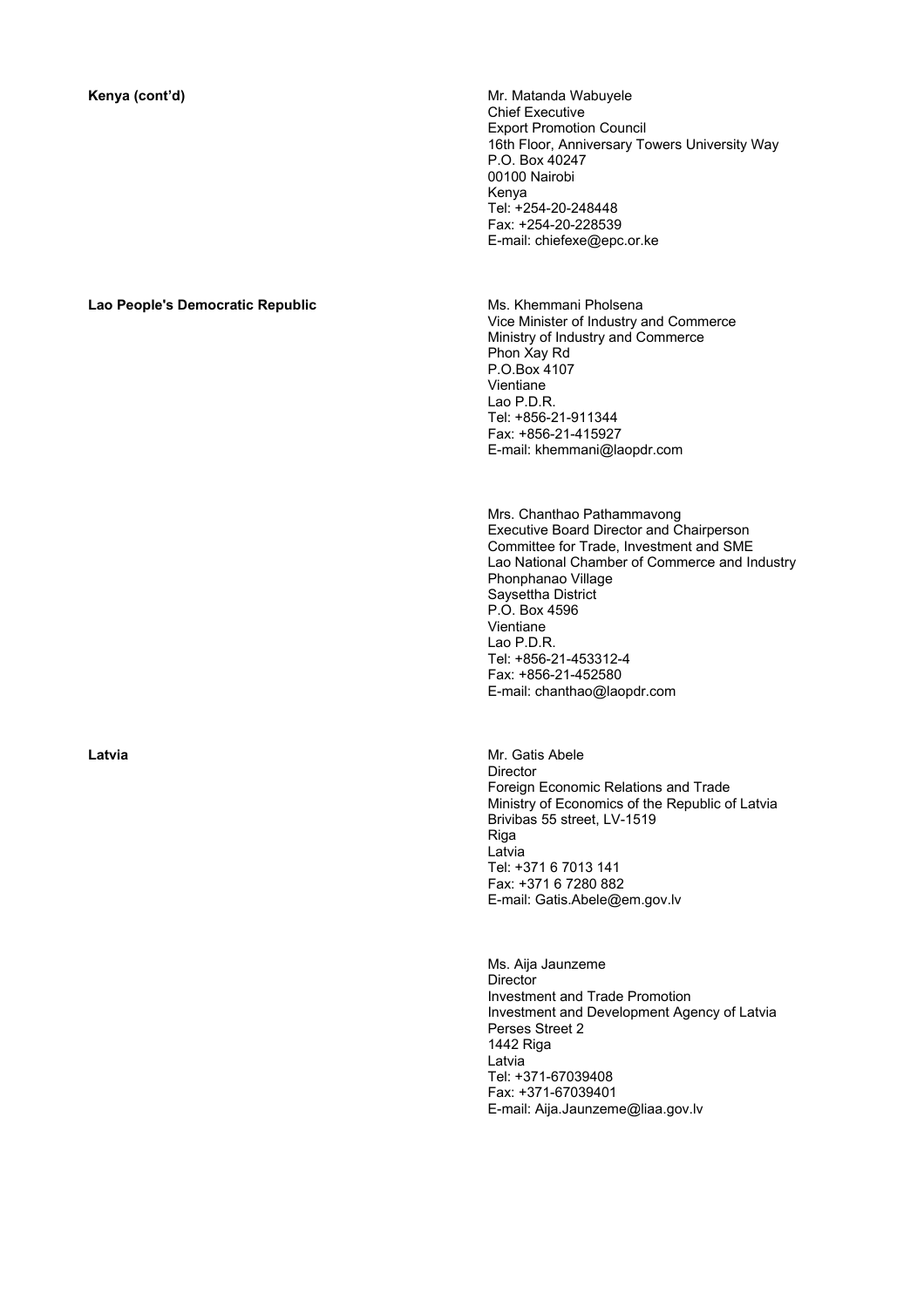Latvia (cont'd) **Latvia (context) Latvia (context) Mr.** Andrejs Zagars Chairman Rubber Recycling Association Puces iela 12-13 Riga Latvia Tel: +371-25540430 Fax: +371- 67334745 E-mail: drandrejs@gmail.com

**Mauritania** Mr. Alioune Diallo Chief Private Sector Support Mauritania National Confederation of Employers 824 Avenue du Roi Fayçal BP 383 Ksar Nouakchott Mauritania Tel: +222-525-9105 Fax: +222-5259108 E-mail: germe@mauritel.mr

**Mauritius Mauritius Mr. Robindro Ghose** Principal Industrial Analyst Ministry of Industry,SMEs, Commerce and Cooperatives Level 7 - Air Mauritius Centre Port Louis **Mauritius** Tel: +230-210-7100 Fax: +230-211-0855 E-mail: rghose@mail.gov.mu

> Mr. Prakash Beeharry Chief Executive Officer Enterprise Mauritius Level 7, St James Court, St Denis Street Port Louis **Mauritius** Tel: +230-2129760 Fax: +230-2129767 E-mail: prakash.beeharry@em.intnet.mu

**Mexico** Mr. Antonio Madrigal Strategic Planning General Director Secretary of Economy Alfonso Reyes 30 4to. Piso Col. Condesa México City Mexico Tel: +55-57299179 E-mail: amadrigal@economia.gob.mx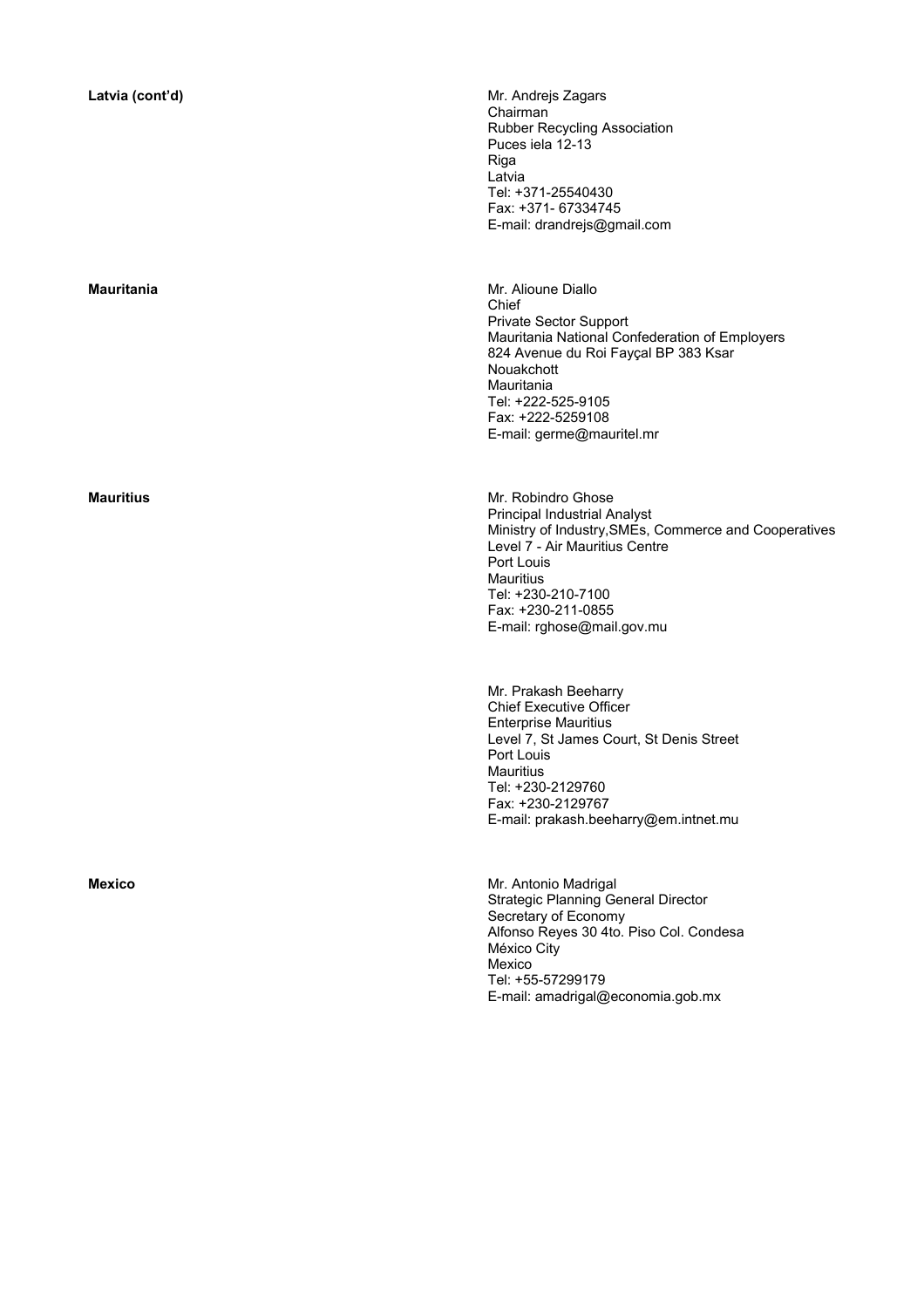Director International Promotion Banco Nacional de Comercio Exterior de México Periférico Sur 4333 Col. Jardines en la Montaña 14210 Mexico D.F Mexico Tel: +52-5/449-9156 Fax: +52-5-449-9078 / 9082 E-mail: jlopezp@bancomext.gob.mx

**Mongolia** Mr. Erdenepurev Amarkhuu Director General Policy Coordination and Strategic Planning Ministry of Industry and Trade Government Building 2 5/1, United Nations Street 210646 Ulaanbaatar Mongolia Tel: +976-51-260701 Fax: +976-11-322595 E-mail: erdenepurev@mit.pmis.gov.mn

> Mr. Sambuu Demberel Chairman and Chief Executive Officer Mongolian National Chamber of Commerce and Industry 11, J. Sambuu Street 211238 Ulaanbaatar Mongolia Tel: +976-11-323974 Fax: +976-11-324620 E-mail: chamber@mongolchamber.mn

**Morocco Morocco Ms. Fatima Boutarbouch Ms.** Fatima Boutarbouch Manager Economic Events Department Ministry of Foreign Trade 63, Avenue My Youssef BP 610 Rabat Morocco Tel: +212-37-701846 Fax: +212-37-727150 E-mail: boutarbouch@mce.gov.ma

> Mr. Ahmed Sif Executive Director The Moroccan Association of Exporters 36 B, Bd d'Anfa - Résidence ANAFE 214 éme étage Casablanca Morocco Tel: +212-22-202215 Fax: +212-22-484191 E-mail: asmex@asmex.org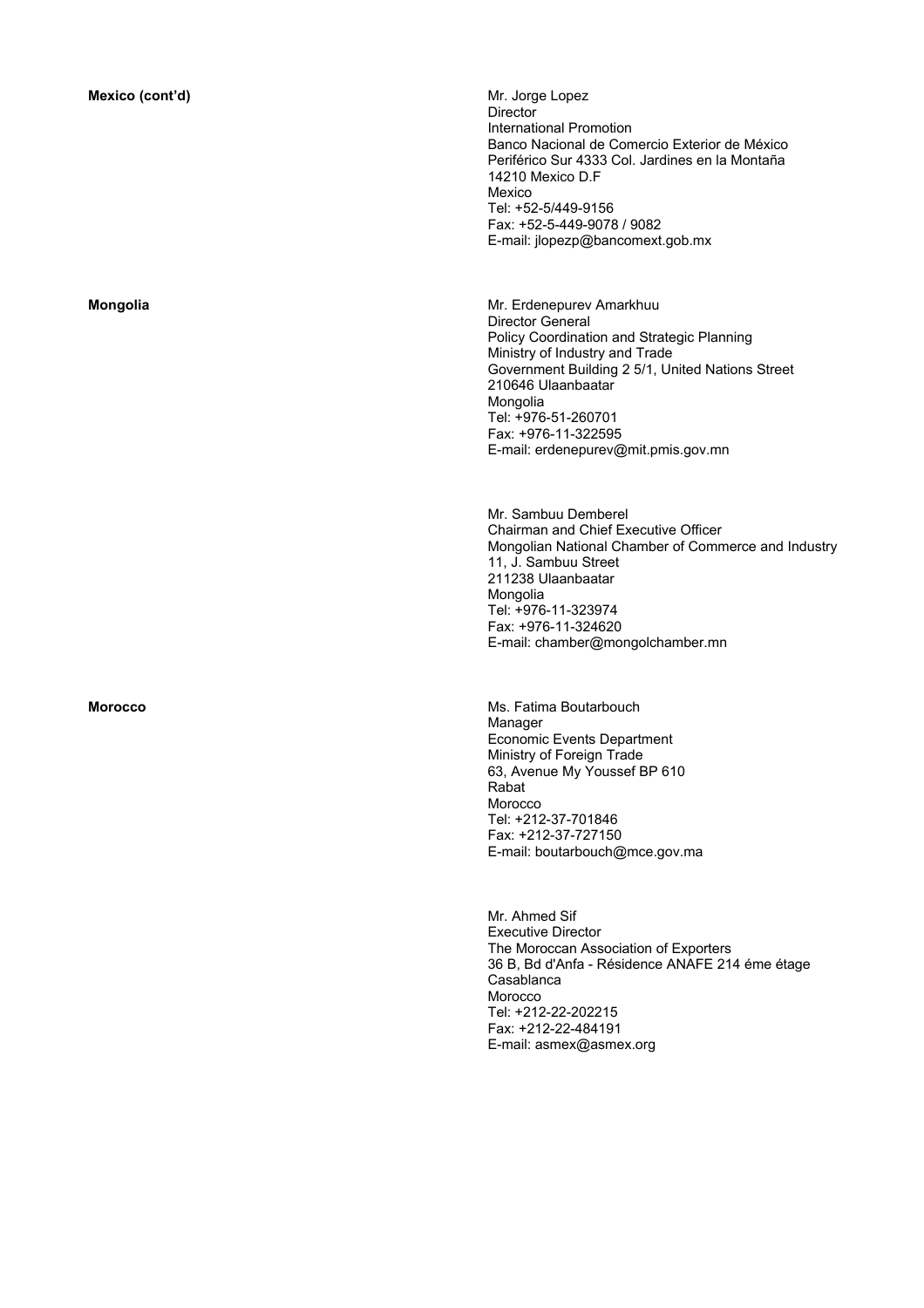**Morocco (cont'd) Mr. Mohammed Chahoub Mr. Mohammed Chahoub** Head of Department Research and Market Studies Moroccan Centre for Export Promotion 23, rue Bnou Majed El Bahar MA 20000 Casablanca Morocco Tel: +212-22-302210 Fax: +212-22-301793 / 450557 E-mail: chahoub@cmpe.org.ma

**Nigeria Mr. Mohammed Aliyu Lawal** Acting Executive Director Nigerian Export Promotion Council Kumba Street, Wuse Zone 2 P.M.B. 133 Abuja Nigeria Tel: +234-9-5233387 Fax: +234-9-5230931 E-mail: amlawal18@yahoo.com

> Mr. Richard Bassey Investment Services Manager Nigeria Export Processing Zones Authority No. 2 Zambesi Street Off Aguiyi Ironsi Way Behind Merit House, Maitama Abuja Nigeria Tel: +234-8037-133940 Fax: +234-0941-31550 E-mail: etighidefirst@yahoo.com

> Mr. Ahmed Imam Finance Manager Nigeria Export Processing Zones Authority No. 2 Zambesi Street Off Aguiyi Ironsi Way Behind Merit House, Maitama Abuja Nigeria Tel: +08033-115816 Fax: +234-094131550 E-mail: ahmedgarba@yahoo.com

 Mr. Olufemi Boyede Chief Executive Officer Koinonia Ventures Ltd. Plot 4 Wing "B" Ijaye – Isheri rd. Ogba, Ikeja Lagos Nigeria Tel: +234-1-5557621 Fax: +234-1-4936814 E-mail: femiboyede@hyperia.com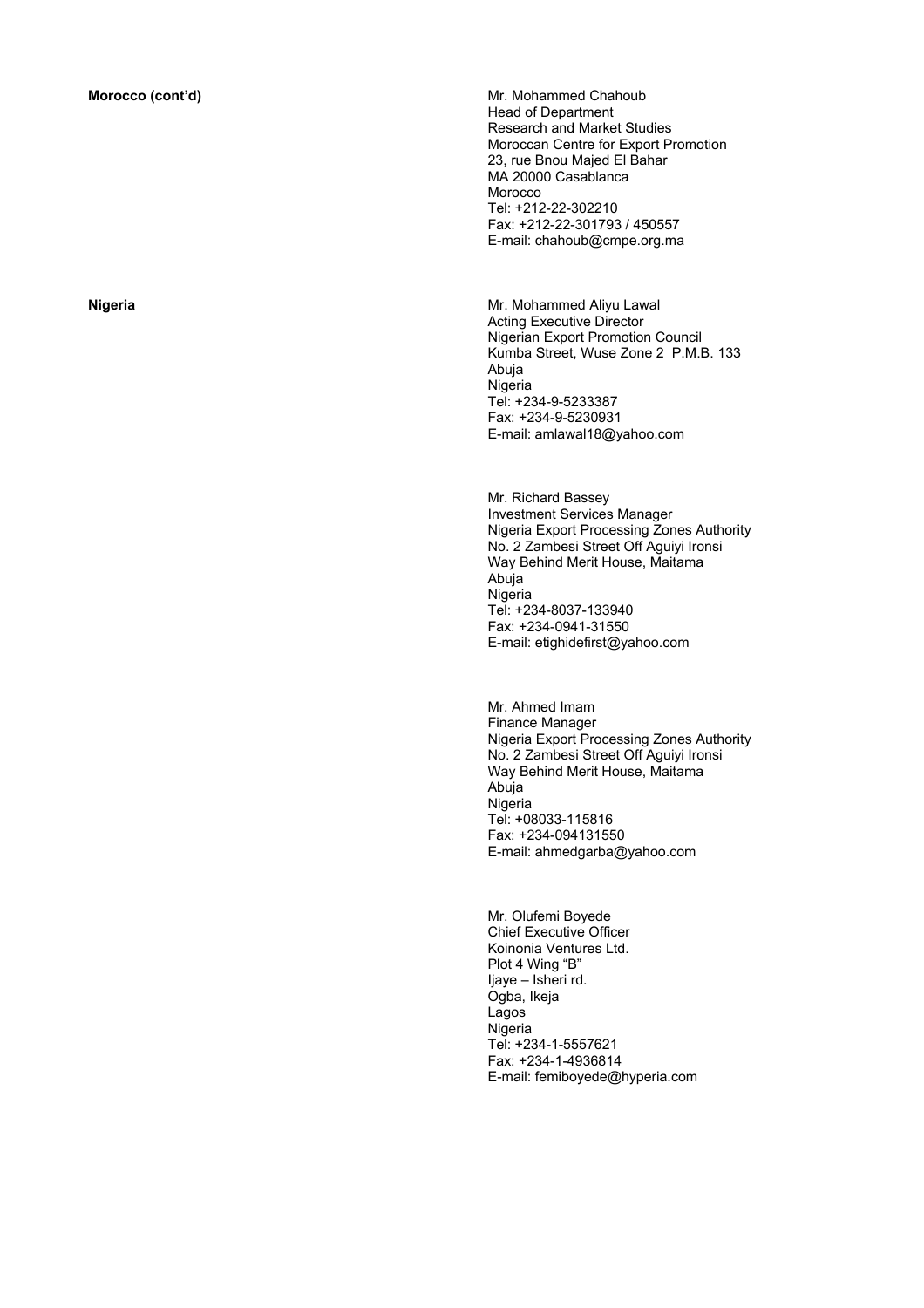**Nigeria (cont'd) Mr. Chinyemike Torti Mr. Chinyemike Torti Mr.** Chinyemike Torti Chief Executive Officer Federation of Nigerian Exporters Elephant Cement House 5th Floor, Assbifi Road P.O. Box 54755 Lagos Nigeria Tel: +234-1-8916816 Fax: +234-8033116383 E-mail: tortichinyemike@gmail.com exportgazette@yahoo.com

**Pakistan** Mr. Tariq Ikram Minister of State and Chief Executive Trade Development Authority of Pakistan Finance and Trade Centre Building 5th Floor Block-A Main Shahra-e-Faisal Karachi Pakistan Tel: +92-21-9206462 Fax: +92-21-9206461 E-mail: Tariq.Ikram@tdap.gov.pk

> Mr. Ahmed Hilmy Cader Chief Executive Officer Global MTI Consulting PO Box 15259 L3 2nd Floor Yateem Manama, Bahrain Tel +973-3962-3660 E-mail: hilmy@mtiworldwide.com

**Romania Mr. Costin Lianu** General Director Export Promotion Division Ministry of Economy and Commerce 16 ion Campineanu Str Bucharest 1 Romania Tel: +40-21-3151110 / 72-2521967 Fax: +40-21-4010598 E-mail: costin.lianu@dce.gov.ro

> Ms. Andreea Vass Researcher Institute of National Economy, Romanian Academy 13 Septembrie 13 Bucharest 5 Romania Tel: +40722-637140 E-mail: andreea\_vass@yahoo.com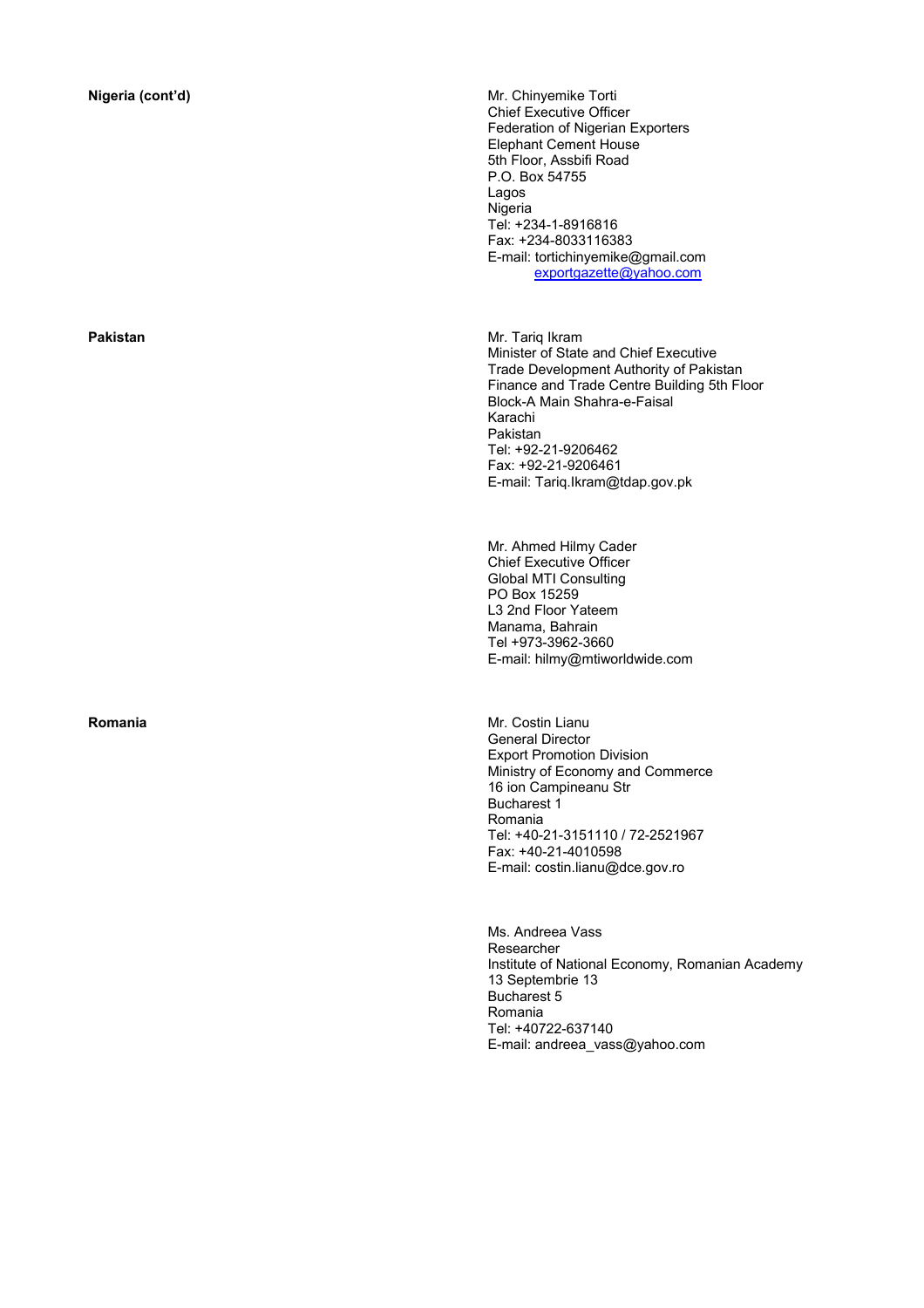**Romania (cont'd) Ms. Valerica Dragomir Ms. Valerica Dragomir** Executive Director ANIS & ARIES Softchim Building, Spl. Independentei 202A Sector 6 Bucuresti - 060022 Romania Tel: +4021-327-6366 Fax: +4021-327-1546 E-mail: v.dragomir@anis.ro

> Ms. Viorica Viciu Head of unit National Commission for Economic Forecasting 2-4, Cristian Popisteanu Bucharest Romania Tel: +40-31020809 Fax: +40-213100206 E-mail: prognoza@cnp.ro

### **Saint Vincent and the Grenadines MS. Joylyn Dennis-Lampkin**

Trade Policy Advisor to Government and Private Sector The St. Vincent and the Grenadines Chamber of Industry and Commerce Corea's Bldg. (3rd Fl.) P.O. Box 134 Kingstown Saint Vincent and the Grenadines Tel: +784-4531020 Fax: +784-4562944 E-mail: joyden12@yahoo.co.uk

Ms. Shanna Browne Export Development Officer National Investment Promotions Inc. 2nd Floor Administrative Centre P.O. Box 608 Kingstown Saint Vincent and the Grenadines Tel: +1-784-4572159 Fax: +1-784-456-2688 E-mail: export@svg-nipi.com

**Serbia Mrs.** Ana Blagojevic Assistant Minister Ministry of Economy and Regional Development Blvd. Kralja Aleksandra 15 Belgrade Serbia Tel: +381-11-3334105 Fax: +381-11-3334182 E-mail: ana.blagojevic@merr.sr.gov.yu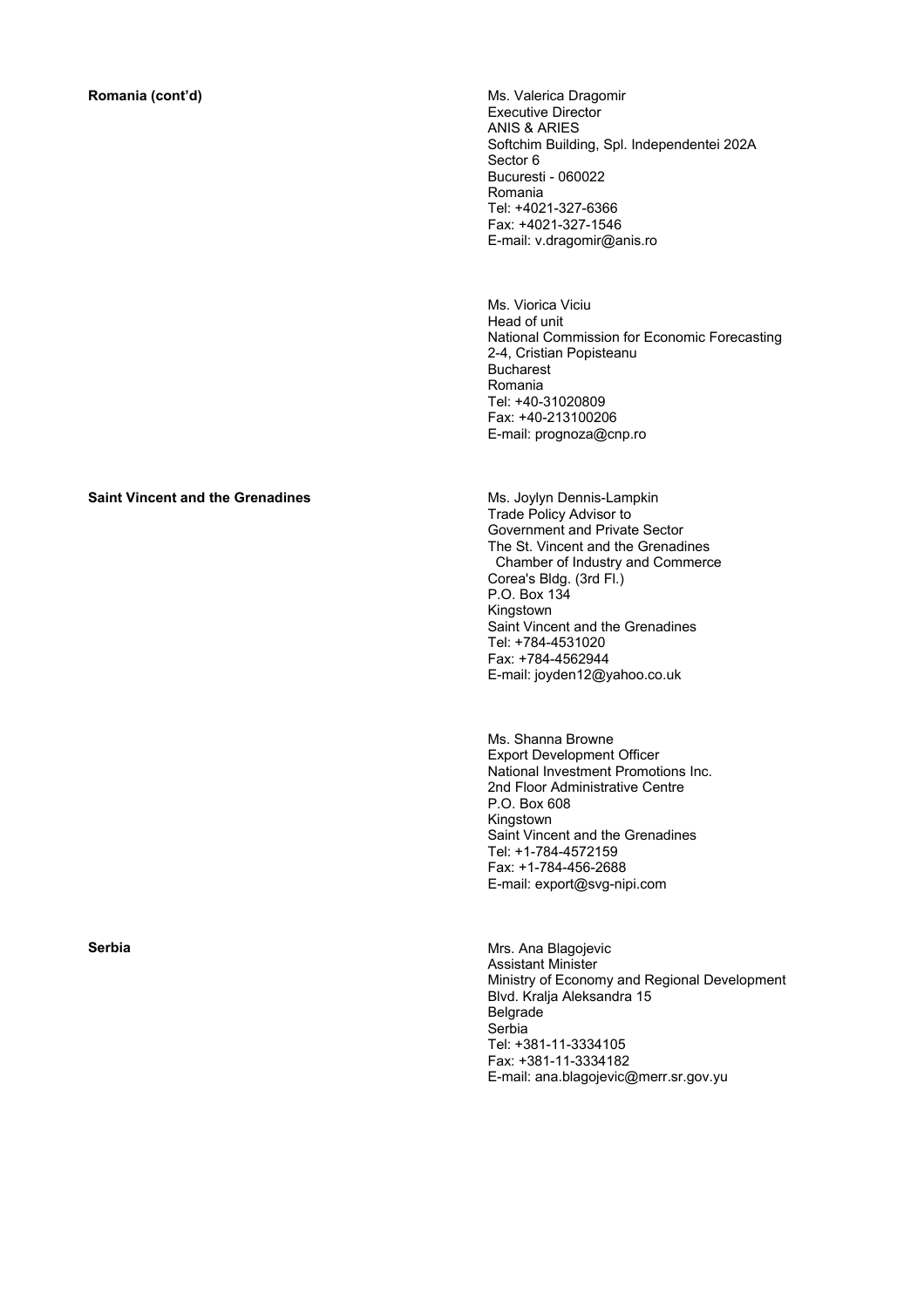**Serbia (cont'd) Ms. Irena Posin** Head of Export Promotion Serbian Investment and Export Promotion Agency Vlajkoviceva 3/V 11000 Belgrade Serbia Tel: +381-11-3398550 Fax: +381-11-3398814 E-mail: irena.posin@siepa.sr.gov.yu

> Mr. Radmila Milivojevic Vice President Serbian Chamber of Commerce Tearazije 23 11000 Belgrade Serbia Tel: + 381-11-3304520 Fax: + 381-11-3304528 E-mail: radmila.milivojevic@pks.co.yu

**South Africa Ms. Pinkie Nqeto Ms. Pinkie Nqeto** Export Development Director Trade and Investment South Africa Cnr Essellen & 77 Meintjies Street Sunnyside P.O. Box 902 Pretoria South Africa Tel: +27-12-3941894 Fax: +27-12-3942894 E-mail: pinkien@thedti.gov.za

> Mr. Atul Padalkar Project Manager Durban Investment Promotion Agency 26th Floor, Old Mutual Building 303 West Street Durban 4000 Tel: +27-31-3362554 Fax: +27-31-3362511 E-mail: atul.padalkar@dipa.co.za

Mr. Johan Fourie Lecturer (International Trade) Stellenbosch University 503 Schumann Building **Stellenbosch** South Africa Tel: +27-21-8083590 Fax: +27-21-8084637 E-mail: johanf@sun.ac.za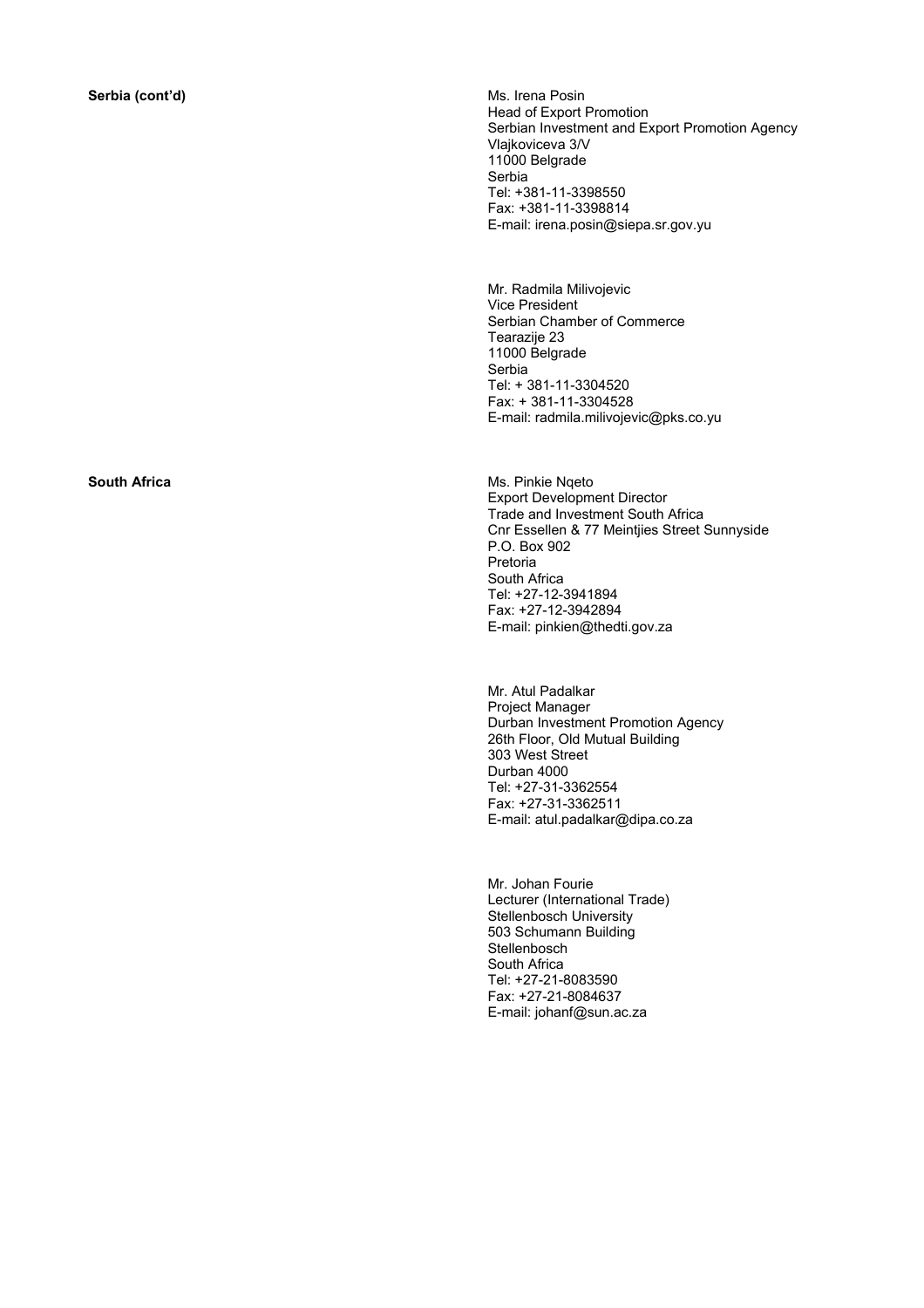**Sudan Sudan** Mr. Mohamed Ali Dingle Integrated Framework Focal Point Export Promotion Board - Commission for WTO Affairs El Nile Road, Kuwaiti Building 4th Tower (9th Floor) Khartoum Sudan Fax: +249-183-794500 (06) E-mail: dingali2002@yahoo.com

> Mr. Wagdi Mirgani Mahgoub President Sudanese Exporters Union Khartoum Sudan Tel: +249-912-302490 E-mail: Msg@mahgoubsons.com

**Swaziland** Ms. Zodwa Mabuza Chief Executive Officer Federation of Swaziland Employers and Chamber of Commerce P. O. Box 72 Mbabane H100 Swaziland Tel: + 268-4044433 Fax: +268-4090051 E-mail: zodwa@business-swaziland.com

> Mr. Skhomba Gumbi Executive Director Regional Excellence and Development Initiative (REDI) P.O. Box 4921 Mbabane, H100 Swaziland Tel: +268-464-9396, 464 7966 Fax: +268-464-7966 E-mail: info@redi.co.sz

**Switzerland Ms. Ndiémé Ndao** Manager Karitediema 10 Libellule 1219 Châtelaine **Switzerland** Tel: +41-22-7962381 Mobile: +41-79-3368921 E-mail: karitediema@hotmail.com

**Tanzania Ms. Happiness Mchomvu** Wed Coordinator Women Entrepreneurship Development (WED) Mfaume/Fire Road, Upanga P.O. Box 2476 Dar es Salaam Tanzania Tel: +255-22-2151383 Fax: +255-22-2151383 E-mail: wed@sido.go.tz happymchomvu@yahoo.co.uk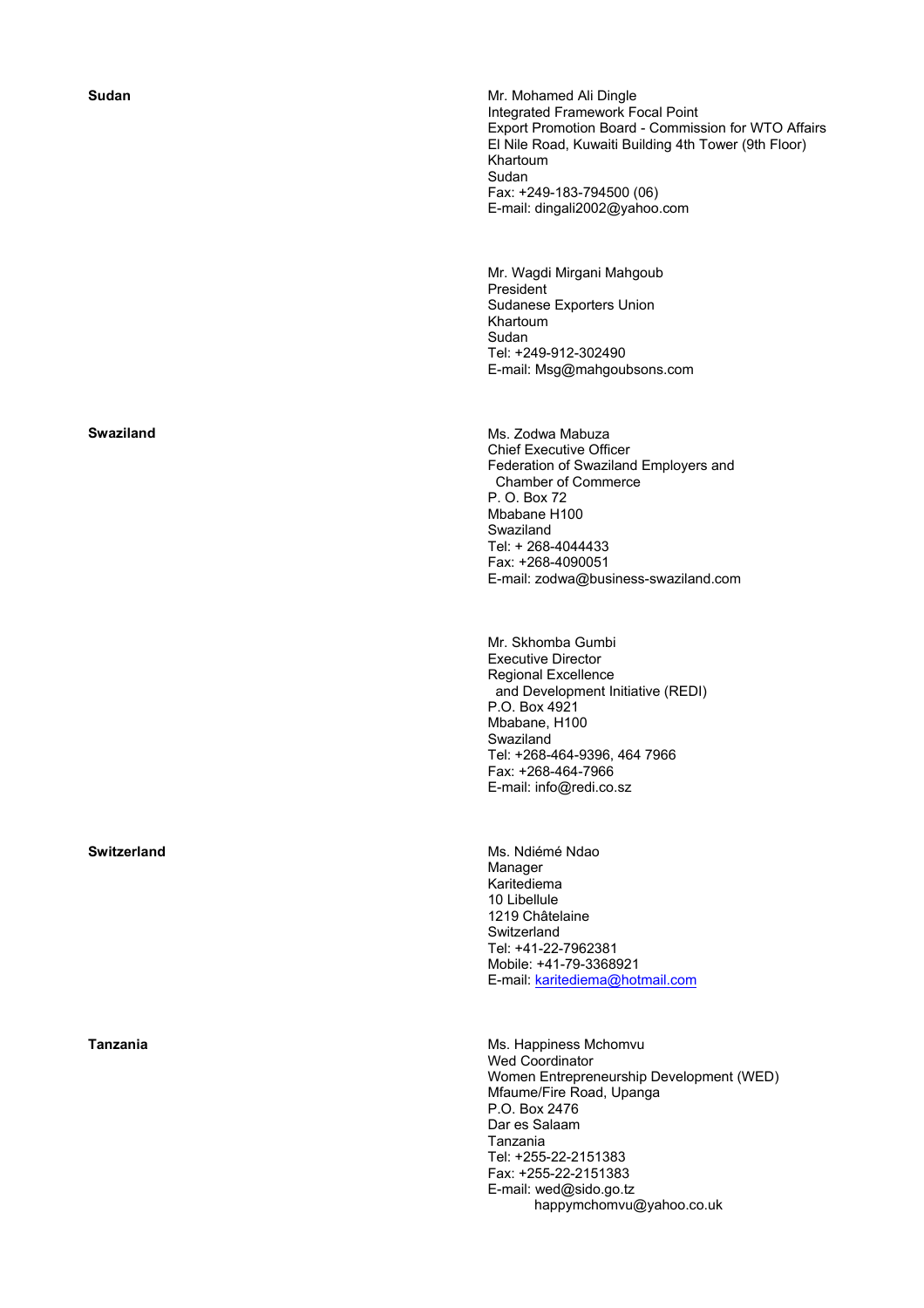**Tanzania (cont'd)** Ms. Zahrocky Ahmed Managing Director Rocky Enterprise Head Office Muhonda Stree 13 P.O. Box 70955 Dar es salaam Tanzania Tel: +255-713-460173 E-mail : andyrock07@yahoo.com

> Mr. Darius Luhaga Senior IT, Research and Development Officer Board of External Trade Mwalimu J.K. Nyerere Trade fair Grounds 5402 P.O. Box 5402 Dar es Salaam Tanzania Tel: +255-22-2850238/239 Fax: +255-22-2850239/539 E-mail: dluhaga@yahoo.com

**Trinidad and Tobago <b>Access** 2008 Ms. Rosyln Khan Cummings Deputy Permanent Secretary Ministry of Trade and Industry Riverside Plaza Besson Street Port of Spain Trinidad and Tobago Tel: +868-623-2934 Fax: +868-627-8488 E-mail: rkhan@tradeind.gov.tt

> Ms. Natasha Mustapha Chief Executive Officer Trinidad and Tobago Manufacturers' Association 42 Tenth Ave. Barataria Trinidad and Tobago Tel: +868-675-8862 Fax: +868-675-9000 E-mail: gm@ttma.com

Mr. Damie Carlo Sinanan Manager – Trade Assistance Unit Business Development Company Ltd 151B Charlotte Street W1 Port of Spain Trinidad and Tobago Tel: +868-627-5507 Fax: +868-625-8126 E-mail: dsinanan@bdc.co.tt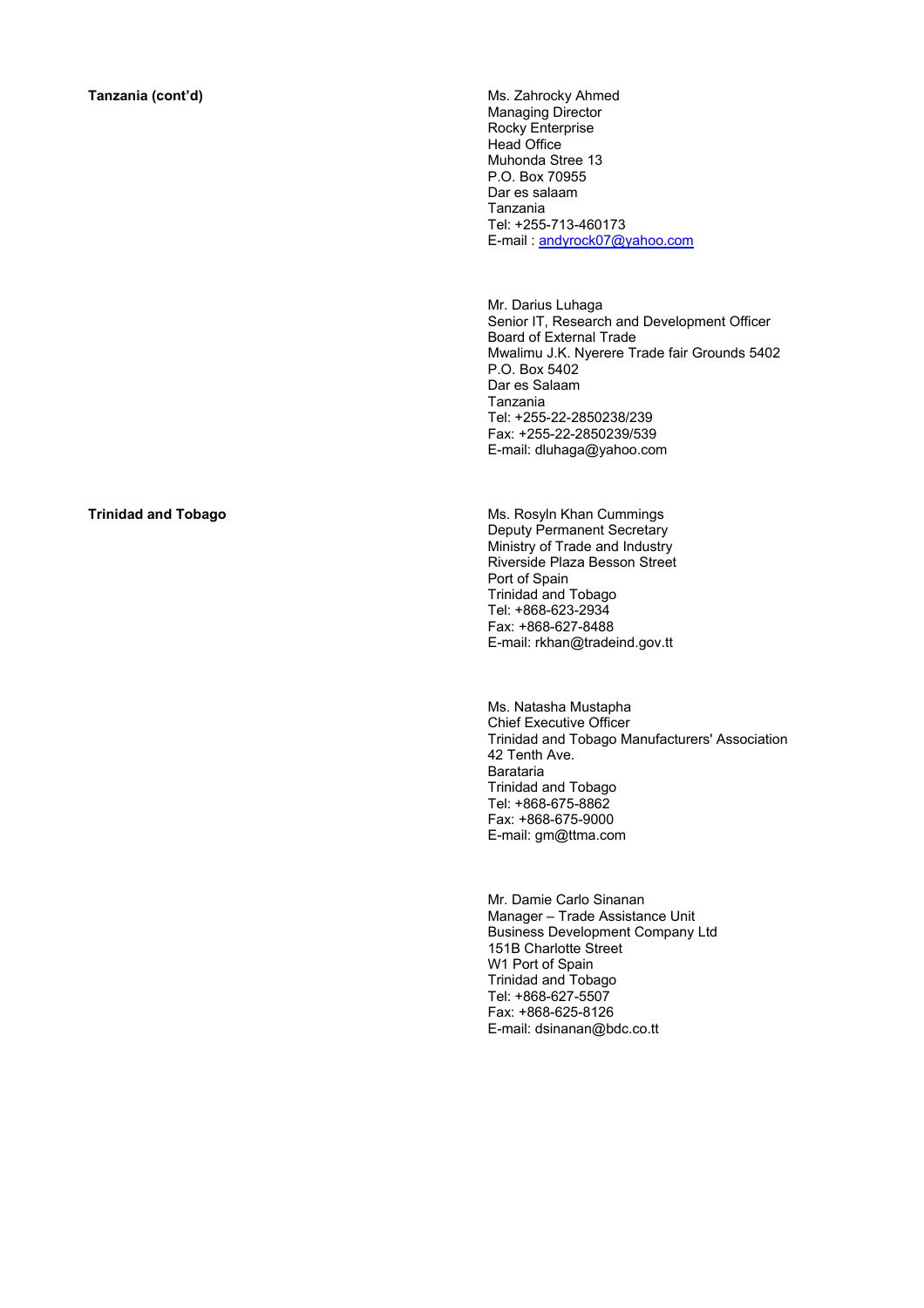**Tunisia Mr. Marouane El Abassi** Adviser Ministry of Commerce and Handicrafts Maison de l'Exportateur Centre Urbain Nord 1080 Tunis Tunisia Tel: +216-71-891443 Fax: +216-71-232559 E-mail: mabassi@gnet.tn

> Ms. Shéhérazade Belaiba Berrehouma **Director** Multilateral Cooperation Tunisian Union of Industry, Commerce and Handicrafts 103, av. de la Liberté 1002 Tunis Tunisia Tel: +216-71891072 Fax: +216-71783263 E-mail: s.belaiba@utica.org.tn

**Turkey Ms. Yasemin Gorum** Vice Regional Director Marmara Regional Directorate Export Promotion Center of Turkey Mithatpasa Cad. No. 60, Kizilay, 06420 Ankara **Turkey** Tel: +90-212-4540812 Fax: +90-212-4540801 E-mail: yaseming@igeme.gov.tr

> Mr. Oktay Erkiliç Expert Export Promotion Center of Turkey Mithatpasa Cad. No. 60, Kizilay, 06420 Ankara **Turkey** Tel: +90-312-4172223/336 Fax: +90-312-4254765 E-mail: oktaye@igeme.gov.tr

**Uganda** Mr. Amos Lugoloobi Deputy Executive Director National Planning Authority Crested Towers 4th Floor, Short Tower Plot 17 Hannington Road, Shimoni Kampala Uganda Tel: +256-41-250229 Fax: +256-41-250213 E-mail: alugoloobi@npa.or.ug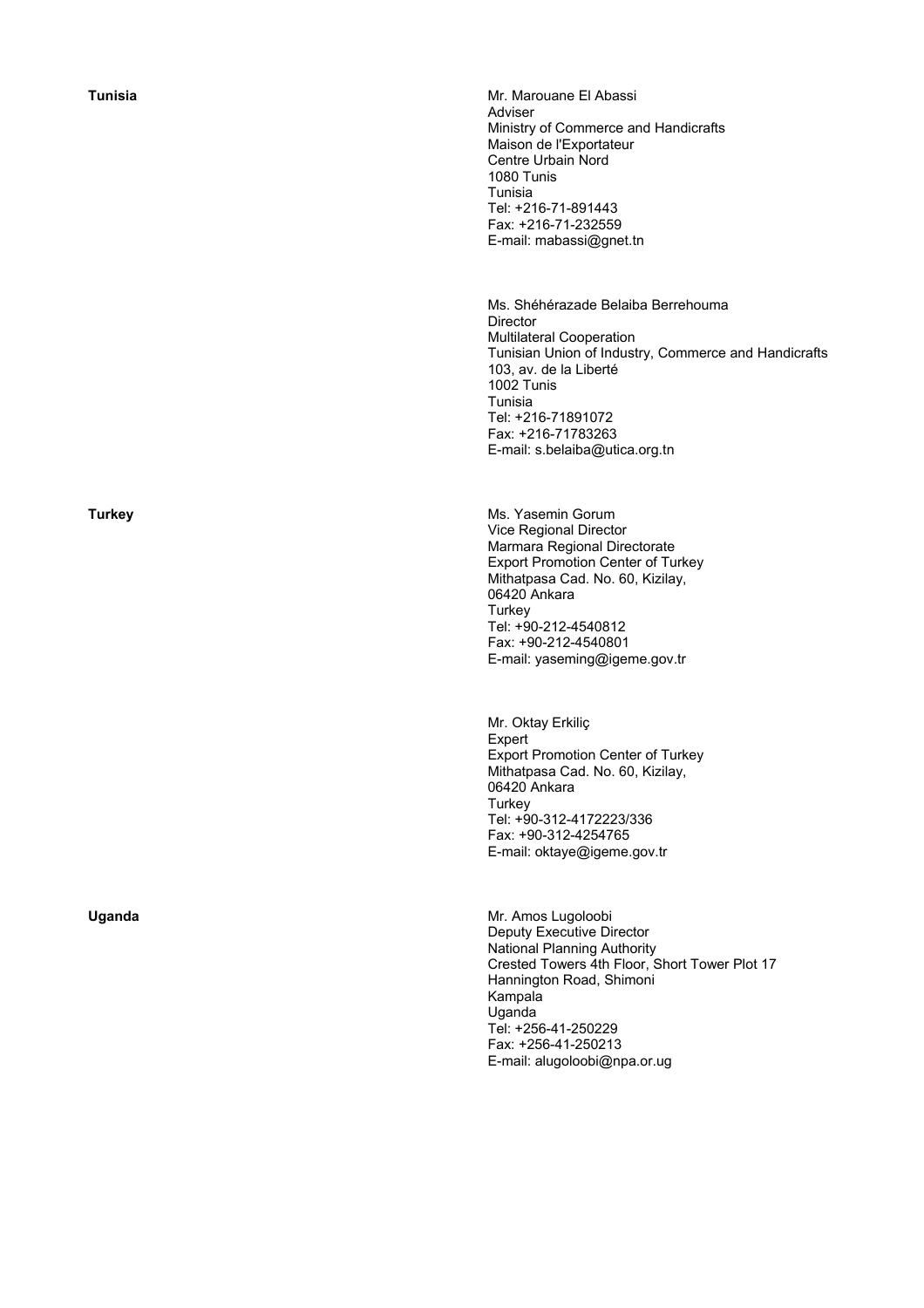**Uruguay Mr. Humberto Goyen** Head Planning and Corporate Development CSI Ingenieros SA Soriano 1180 11000 Montevideo Uruguay Tel: +598-2-9021066 Fax: +598-2-9019058 E-mail: hgoyen@csi.com.uy

> Mr. Roberto Bennett General Manager Uruguay XXI Yaguarón 1407 Of. 1103 Montevideo Uruguay Tel: +598-2-9002912 Fax: +598-2-900 8298 E-mail: rbennett@uruguayxxi.gub.uy

**Uzbekistan** *Mr. Fariz Samadov* Mr. Fariz Samadov Head of Foreign Economic Relations Department ELXOLDING Scientific and Production Association of Uzbekistan 2 Yusupov street Samarqand city Uzbekistan Tel: +998-66-2340847 Fax: +998-66-2342272 E-mail : elxolding@el.uz elfirm@mail.ru

> Mr. Vyacheslav Sharipov Head of Export-Import Promotion Group Chamber of Commerce and Industry of the Republic of Uzbekistan 6 Bukhoro street Tashkent city Uzbekistan Tel: +998-71-1506004 Fax: +998-71-1506007 E-mail: v.sharipov@chamber.uz

**Zambia** Mr. Glyne Michelo Director General Zambia Development Agency ZPA House Nasser Road P.O. Box 30819 Lusaka Zambia Tel: +260-211-228-107 Fax: +260 211-222-509 / 225-270 E-mail: gmichelo@zda.org.zm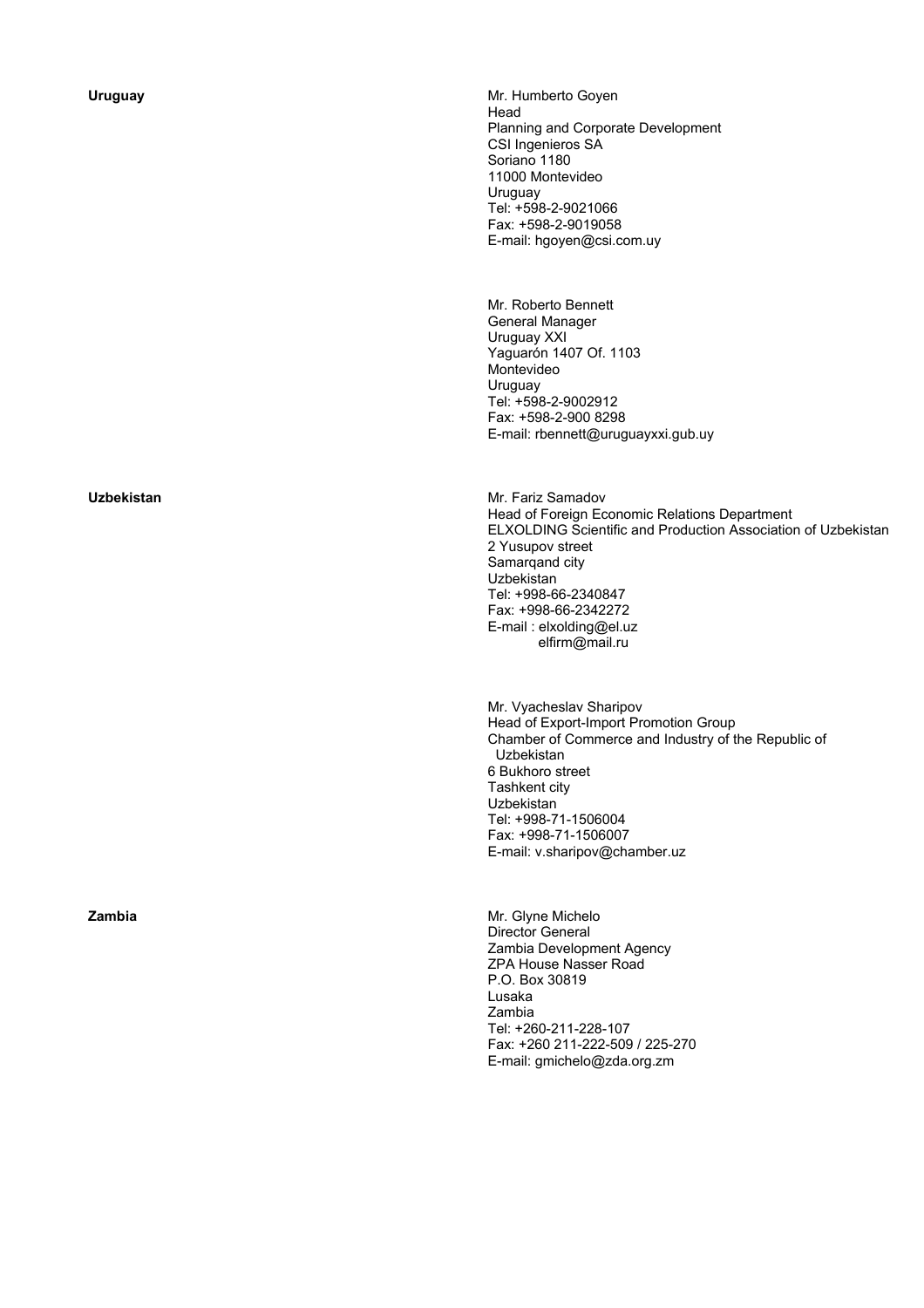**Zambia (cont'd) Mr. Satish Kumar** Manager, Research and Consultancy Zambia Centre for Accountacy Studies Dedan Kimathi Road P.O. Box 35243 Lusaka Zambia Tel: +260-1-231175 Fax: +260-1-223-542 E-mail: skgulati@zamnet.zm

**Zimbabwe Mr. Herbert Chakanyuka** Chief Executive Officer ZimTrade 904 Premium Close Mount Pleasant Business Park P.O. Box 2738 **Harare** Zimbabwe Tel: +263-4-369330/41 Fax: +263- 4-369244/7 E-mail: hchakanyuka@zimtrade.co.zw

> Mr. Norbert Chabata Group Marketing Executive Ariston Holdings 215 Fife Avenue Harare Zimbabwe Tel: +263-4-486836 Fax: +263-4-486836 E-mail: chabatan@africaonline.co.zw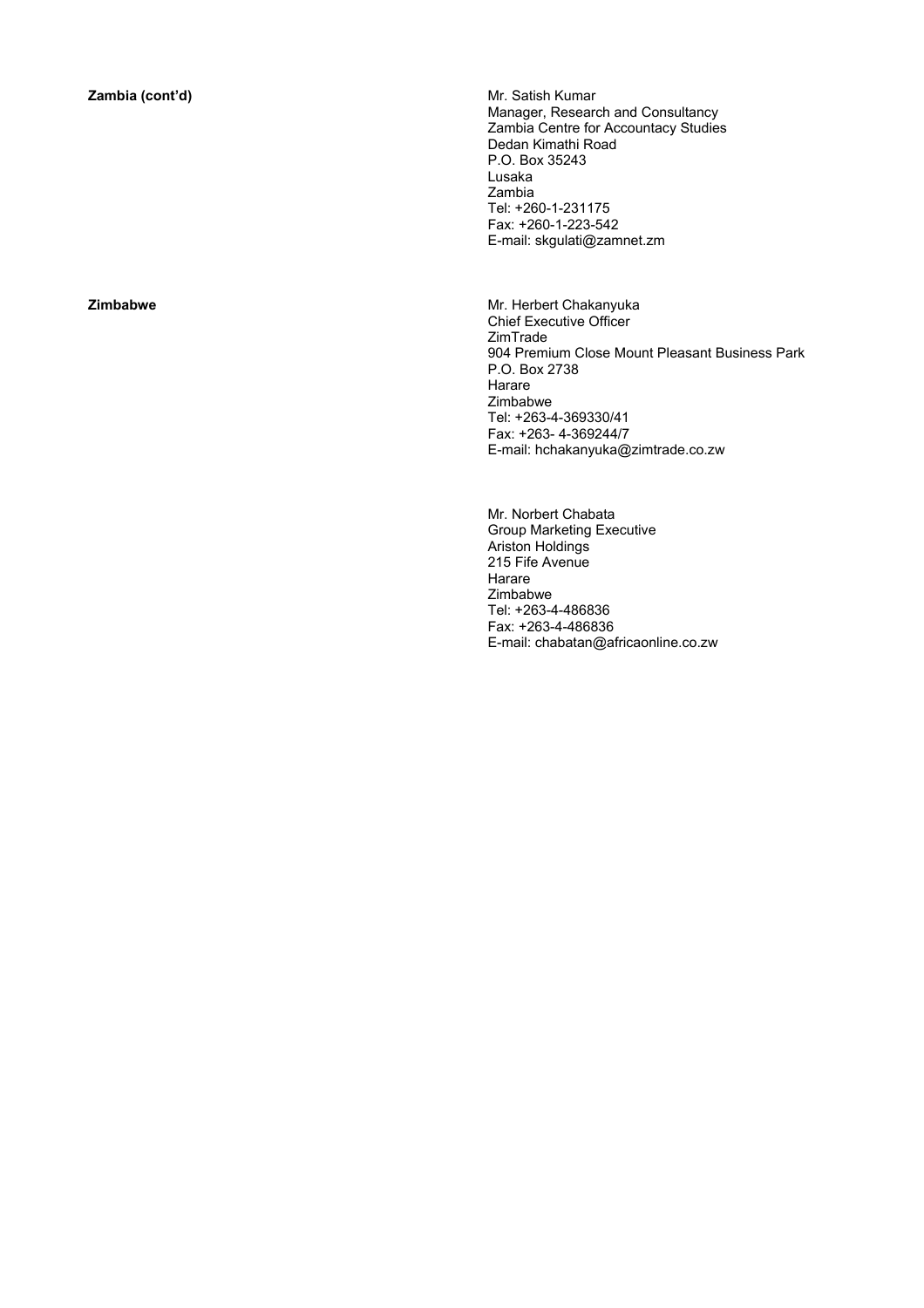## **COUNTRY STRATEGY-MAKERS**

| Jamaica    | Ms. Berletta Forrester<br><b>Export Promotion Manager</b><br>Jamaica Trade and Invest<br>Head Office, 18 Trafalgar Road<br>Kingston 10<br>Jamaica<br>Tel: +1 876-978-7755, 978-3337 Ext: 2004<br>Fax: +1-876-9460090<br>E-mail: bforrester@jti.org.jm                                 |
|------------|---------------------------------------------------------------------------------------------------------------------------------------------------------------------------------------------------------------------------------------------------------------------------------------|
| Madagascar | Ms. Nathalie Radavidra<br>Counsellor<br>Ministry of Economic Planning<br>Private Sector and Commerce<br>Lot II J 149 Ter Ambodivoanjo<br>Antananarivo<br>Madagascar<br>Tel: +261331107123<br>Fax: +261202228025<br>E-mail: natradavidra@wanadoo.mg                                    |
| Nepal      | Mr. Shiv Raj Bhatt<br><b>Trade Policy Analyst</b><br>Ministry of Industry. Commerce and Supplies<br>Sinhadurbar<br>Kathmandu<br>Nepal<br>Tel: +977-1-4211967, 4211<br>Fax: +977-1-4211619, 4211594<br>E-mail: bhattshivraj@yahoo.com                                                  |
| Panama     | Ms. Mabel Ariadna Del Cid Acosta<br><b>National Direction</b><br><b>Exports Promotion</b><br>Ministry of Trade and Industry<br>Ricardo J. Alfaro Avenue Edison Plaza<br>3rd. Floor<br>Panama Ciy<br>Panama<br>Tel: +507-560-0731<br>Fax: +507-560-0731<br>E-mail: mdelcid@mici.gob.pa |
| Sri Lanka  | Ms. Chandima Subhashini Abeysinghe<br>Economist<br>The Ceylon Chamber of Commerce<br>50 Navam Mawatha<br>Colombo <sub>02</sub><br>Sri Lanka<br>Tel: +94-11-2380152<br>Fax: +94-11-2381012<br>E-mail: subhashini@chamber.lk                                                            |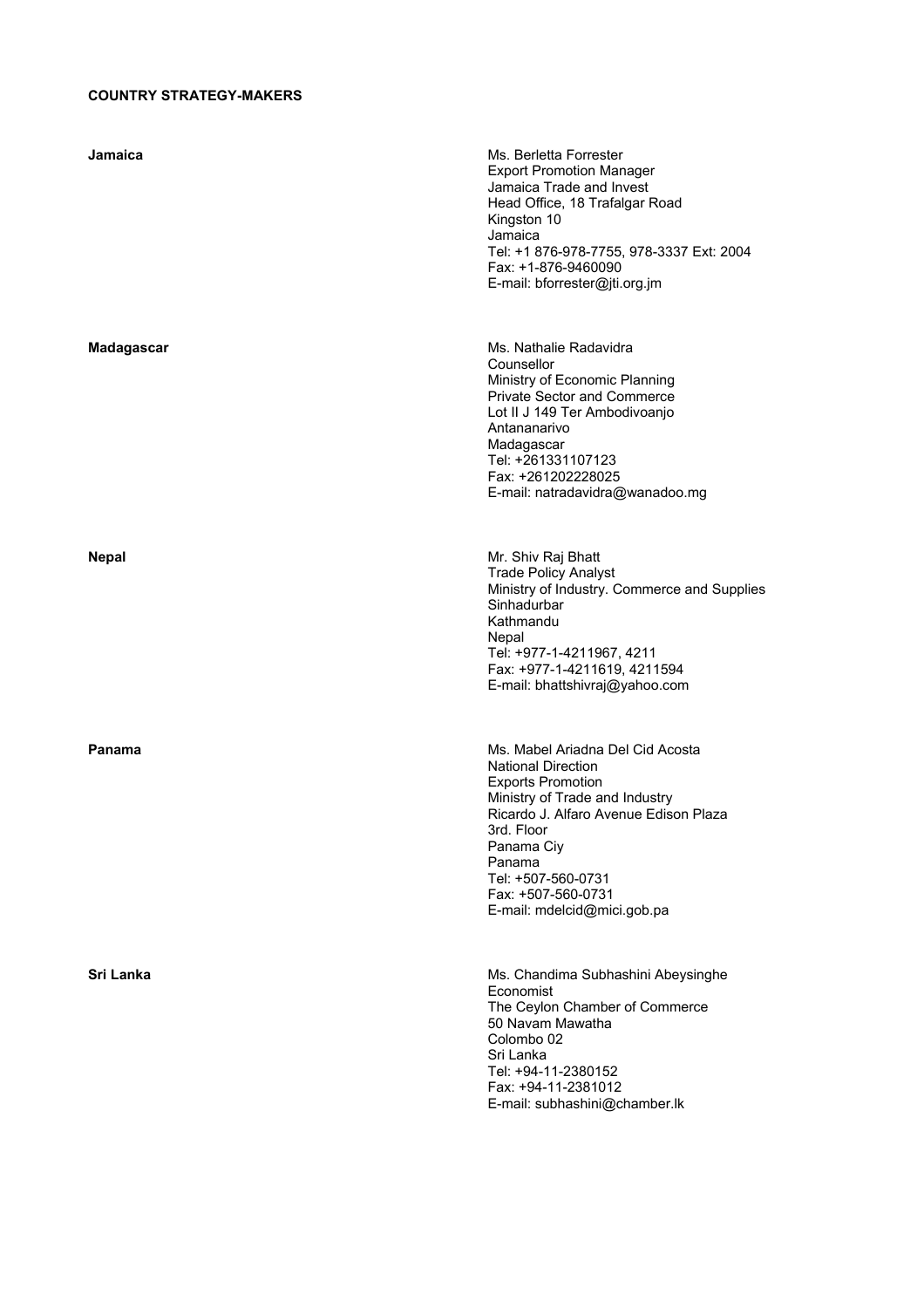## **INTERNATIONAL AND BILATERAL ORGANIZATIONS**

| <b>African Union</b>                                                         | Ms. Masri Khadija Rachida<br>Ambassador<br>Permanent Observer<br>African Union<br>36, rue des Pâquis<br>1201 Geneva<br>Switzerland<br>Tel: +41-22-7160640<br>Fax: +41-22-7316818<br>E-mail: kmasri@africanunion.ch                                            |
|------------------------------------------------------------------------------|---------------------------------------------------------------------------------------------------------------------------------------------------------------------------------------------------------------------------------------------------------------|
| <b>Agency for International Trade Information</b><br>and Cooperation (AITIC) | Ms. Esperanza Durán<br><b>Executive Director</b><br>Agency for International Trade Information and<br>Cooperation (AITIC)<br>9, rue de Varembé 156<br>1211 Geneva 20<br>Switzerland<br>Tel: +41-22-9103150<br>Fax: +41-22-9103151<br>E-mail: eduran@acici.org |
| <b>Blue Orchard Finance</b>                                                  | Mr. Jack Lowe<br><b>Chief Executive Officer</b><br><b>Blue Orchard Finance</b><br>rue de Malatrex, 32<br>1201 Geneva<br>Switzerland<br>Tel: +41-22-3390890<br>Fax: +41-22-339 0891<br>E-mail: jack@blueorchard.com                                            |
| <b>Caribbean Export Development Agency</b>                                   | Ms. Taiana Mora Ramis<br><b>Executive Director</b><br>Head Office Barbados<br>Caribbean Export Development Agency<br>P. O. Box 4066<br>Hastings Main Road<br><b>Barbados</b><br>Tel: +246-436-0578<br>Fax: +246-436-9999<br>E-mail: zmramis@carib-export.com  |
| <b>CENPROMYPE-GTZ</b>                                                        | Mr. Stephan Heieck<br><b>Principal Adviser</b><br>Regional Project for Trade Policies<br>CENPROMYPE-GTZ<br>San Salvador<br>El Salvador<br>Tel: +503-2260-9250 - 54<br>Fax: +503-22609249<br>E-mail: Stephan.Heieck@gtz.de                                     |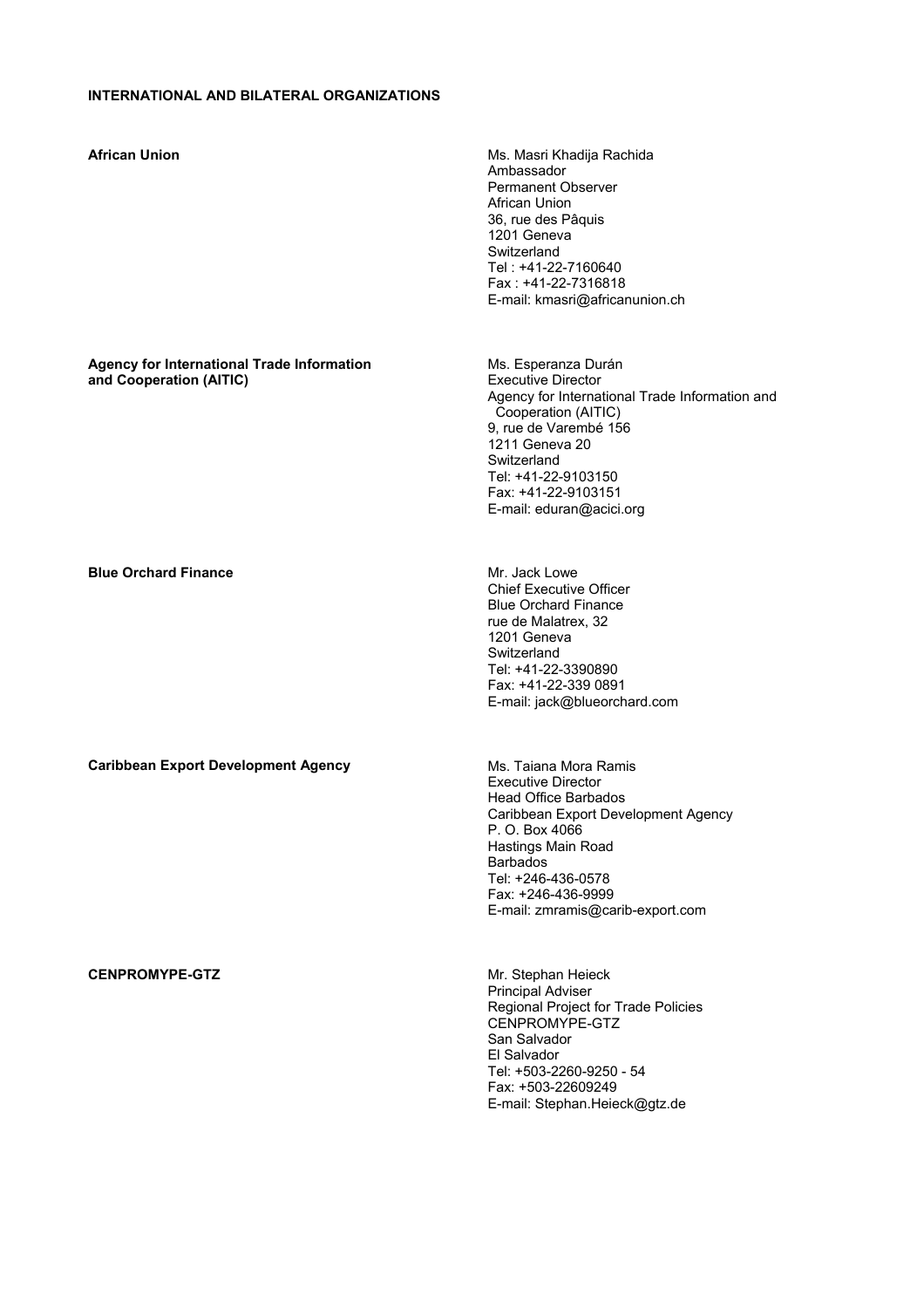**Centre for the Promotion of Imports from Developing Countries (CBI)** 

Mr. Antonius Henricus Maria Lansink Managing Director Centre for the Promotion of Imports from Developing **Countries** Beursplein 37 P.O. Box 30009 3001 DA Rotterdam The Netherlands Tel: +31-10-2013404 Fax: +31-10-4114081 E-mail: md@cbi.eu

**Columbia University Mr. Jagdish N. Bhagwati Mr. Jagdish N. Bhagwati** University Professor Economics Department Columbia University 828 International Affairs Building MC 3308 420 West 118th Street New York NY 10027 United States of America Tel: +1-212-8546297 E-mail: jb38@columbia.edu

**Development Assistance Committee (OECD)** Mr. Richard Manning

**ECA Geneva Advisory Services Mr. Cornelius T. Mwalwanda** 

Chair Development Assistance Committee Organisation for Economic Co-operation & Development 2 rue André Pascal 75016 Paris France Tel: +33-1-45248200 Fax: +33-1-44306141 E-mail: richard.manning@oecd.org

Principal Advisor and Head ECA Geneva Advisory Services Bocage Annex, Pavillon I, Office 60 United Nations Office in Geneva (UNOG) Palais des Nations CH-1211 Geneva 10 **Switzerland** Tel : +41-22-9175888 Fax : +41-22-9170772 E-mail: cmwalwanda@unog.ch

**EXIM Bank of India Mr. Venkat Subramanian Tirumangalakudi Mr. Venkat Subramanian Tirumangalakudi** Chairman & Managing Director EXIM Bank of India Maker Chambers IV, Floor 8, 222, Nariman Point 400 021 Mumbai India Tel: +91-22-22187572 Fax: +91-22-22182690 E-mail: tcvenkat@eximbankindia.in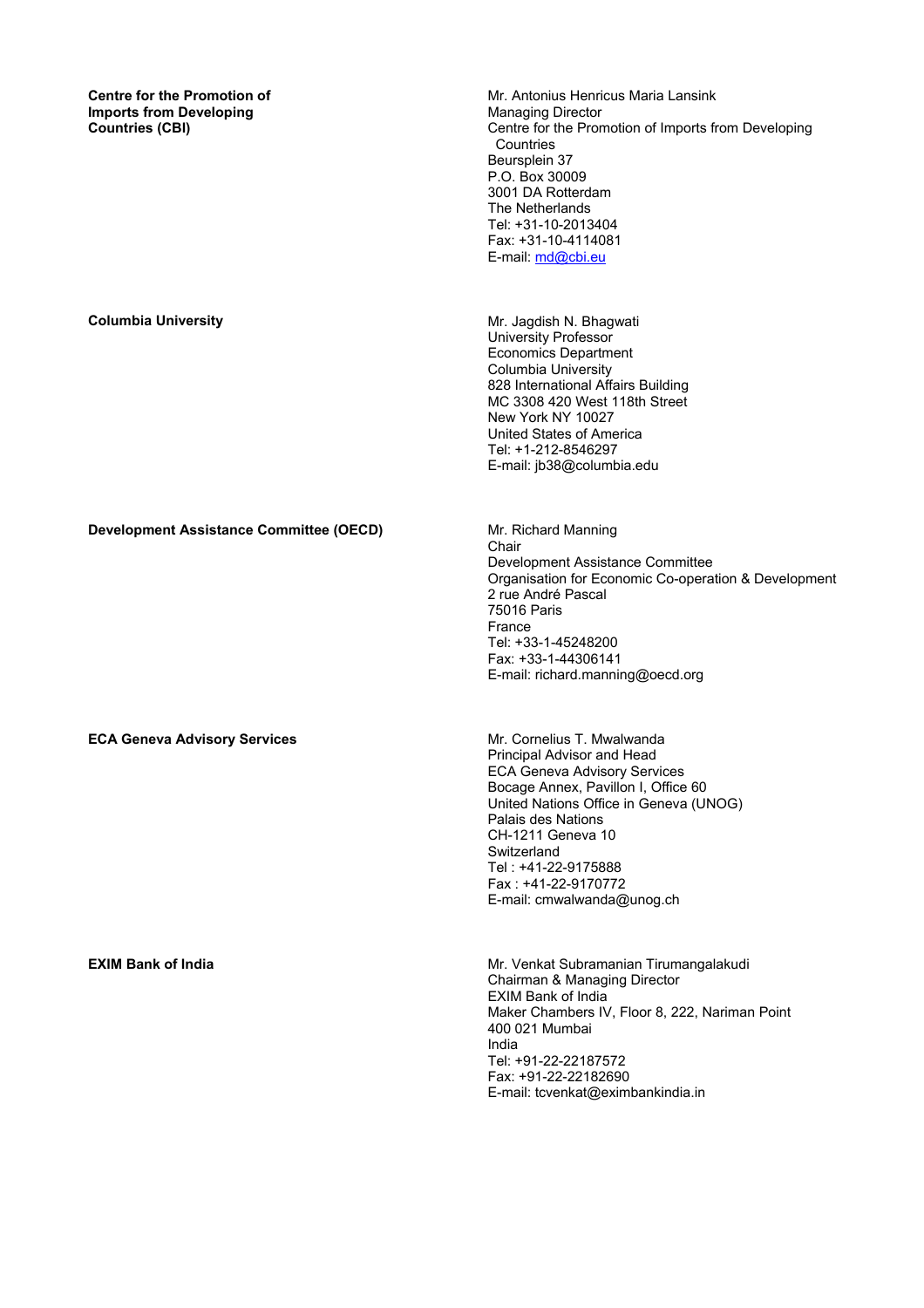### **Global Network of Exim Banks Mr. Sriram P. Subramaniam**

#### **Eximbank, Romania Ms. Magdalena Nitu**

#### **Federation of Indian Chambers of Commerce and Industry - FICCI**

**Femoza – World Federation of Free Zones** Mr. Peter Ryan

Coordinator Global Network of Exim Banks and Development Finance Institutions Bureau 172 - ler etage aile rhone 150, route de Ferney CH-1218 Le Grand Saconnex Geneva Switzerland Tel: +41-22-7916717 Fax: +41-22-7910361 E-mail: g-nexid@gmail.com

**Director** Financial Institutions Department Eximbank SA 15, Splaiul Independentei 5th District Bucharest Romania Tel: +40-21-4053125 Fax: +40-21-4053410 E-mail: magdalena.nitu@eximbank.ro

Mr. Tudor-Gabriel Bohalteanu Vice-President Eximbank SA 15, Splaiul Independentei 5th District Bucharest Romania Tel: +40-21-4053107 Fax: +40-21-4053421 E-mail: tudor.bohalteanu@eximbank.ro

Mr. H. Lal Director General, Quality Forum Federation of Indian Chambers of Commerce and Industry (FICCI) Federation House Tansen Marg New Delhi 110001 India Tel: +91-11-2373-9947 Fax: +91-11-2332-0714 / 2372-1504 E-mail: hlal@ficci.com

Vice President Femoza - World Federation of Free Zones Cherry Tree House. Yalding Kent United Kingdom Tel: +44-16-22817644 Fax: +44-16-22813624 E-mail: peterfryan@btinternet.com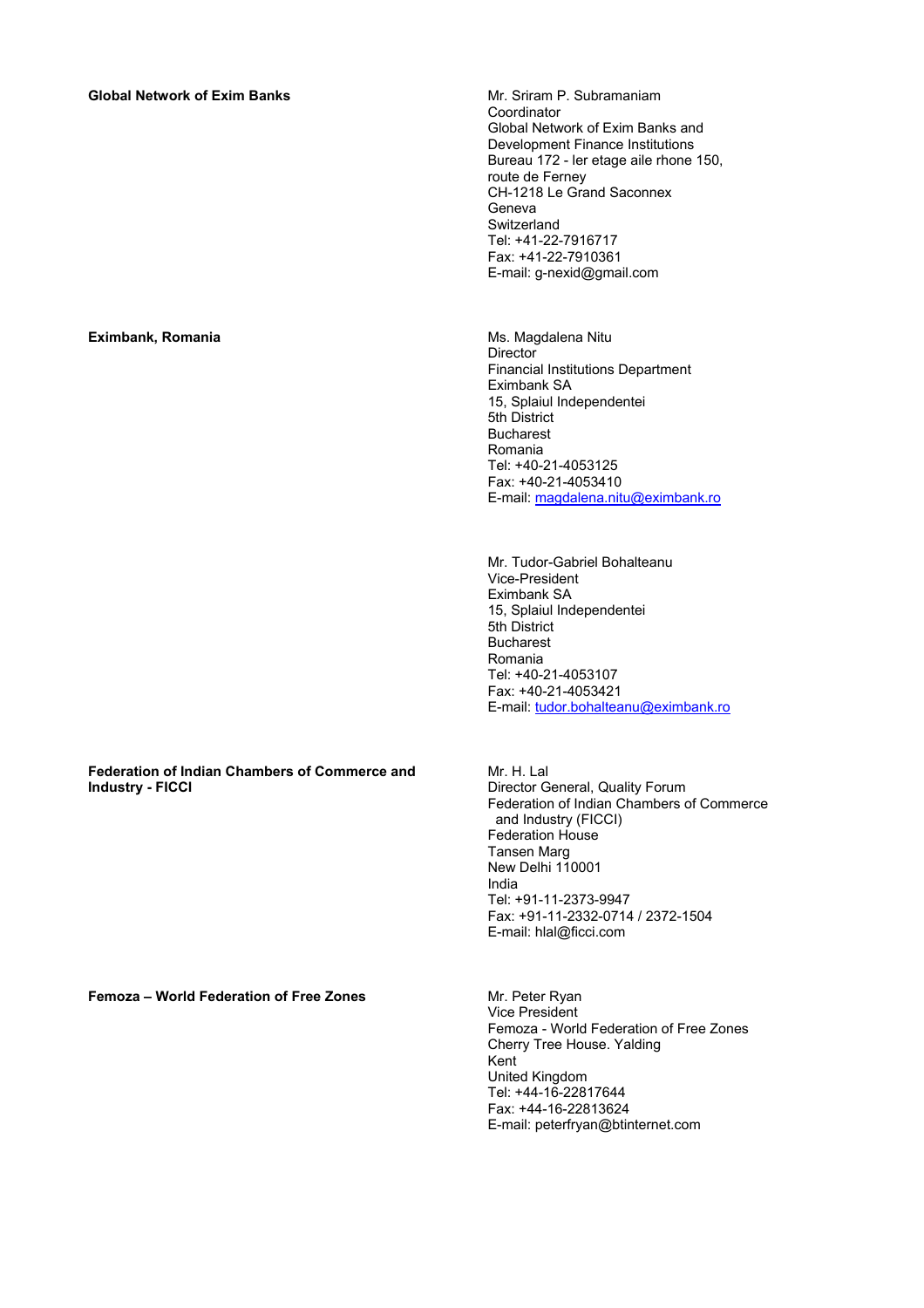| <b>Finland Trade Promotion Organization</b>           | Mr. Seppo Laine<br>Senior Vice President<br>Finland Trade Promotion Organization<br>Finpro ry Porkkalankatu 1 PO Box 358<br>00181 Helsinki<br>Finland<br>Tel: +358-2046951<br>Fax: +358-2046952<br>E-mail: seppo.laine@finpro.fi                                                                                        |
|-------------------------------------------------------|-------------------------------------------------------------------------------------------------------------------------------------------------------------------------------------------------------------------------------------------------------------------------------------------------------------------------|
| <b>International Organization for Standardization</b> | Mr. Alan Bryden<br>Secretary-General<br>International Organization for Standardization<br>1, chemin de la Voie-Creuse<br>Case Postale 56<br>1211 Geneva<br>Switzerland<br>Tel: +41-22-749 0217<br>Fax: +41-22-733 3430<br>E-mail: bryden@iso.org                                                                        |
| Norwegian Agency for Development Cooperation          | Ms. Elisabeth Sollner<br>Senior Adviser<br>Norwegian Agency for Development Cooperation<br>Department for Environment and Private Sector<br>Development<br><b>Private Sector Unit</b><br>P.O. Box 8034 Dep<br><b>NO-0030 Oslo</b><br>Norway<br>Tel: +47-22-242030 / 42077<br>Fax: +47-22-242031<br>E-mail: eso@norad.no |
| <b>ONG Canis</b>                                      | Mr. Boubacar Tahirou<br>President<br><b>ONG Canis</b><br>Club d'Amitié pour le Niger en Suisse<br>Case Postale 1442<br>1820 Montreux 1<br>Suisse<br>Tel: +41-764632041<br>Fax: +41-21-9645417<br>E-mail: ong.canis@bluewin.ch<br>tboucar@hotmail.com                                                                    |

**Organisation for Economic Co-operation and Development (OECD)** 

Mr. Anthony O'Sullivan Head of Division Private Sector Development Organisation for Economic Co-operation & Development 2 rue André Pascal 75016 Paris France Tel: +33-1-45-247637 E-mail: anthony.osullivan@oecd.org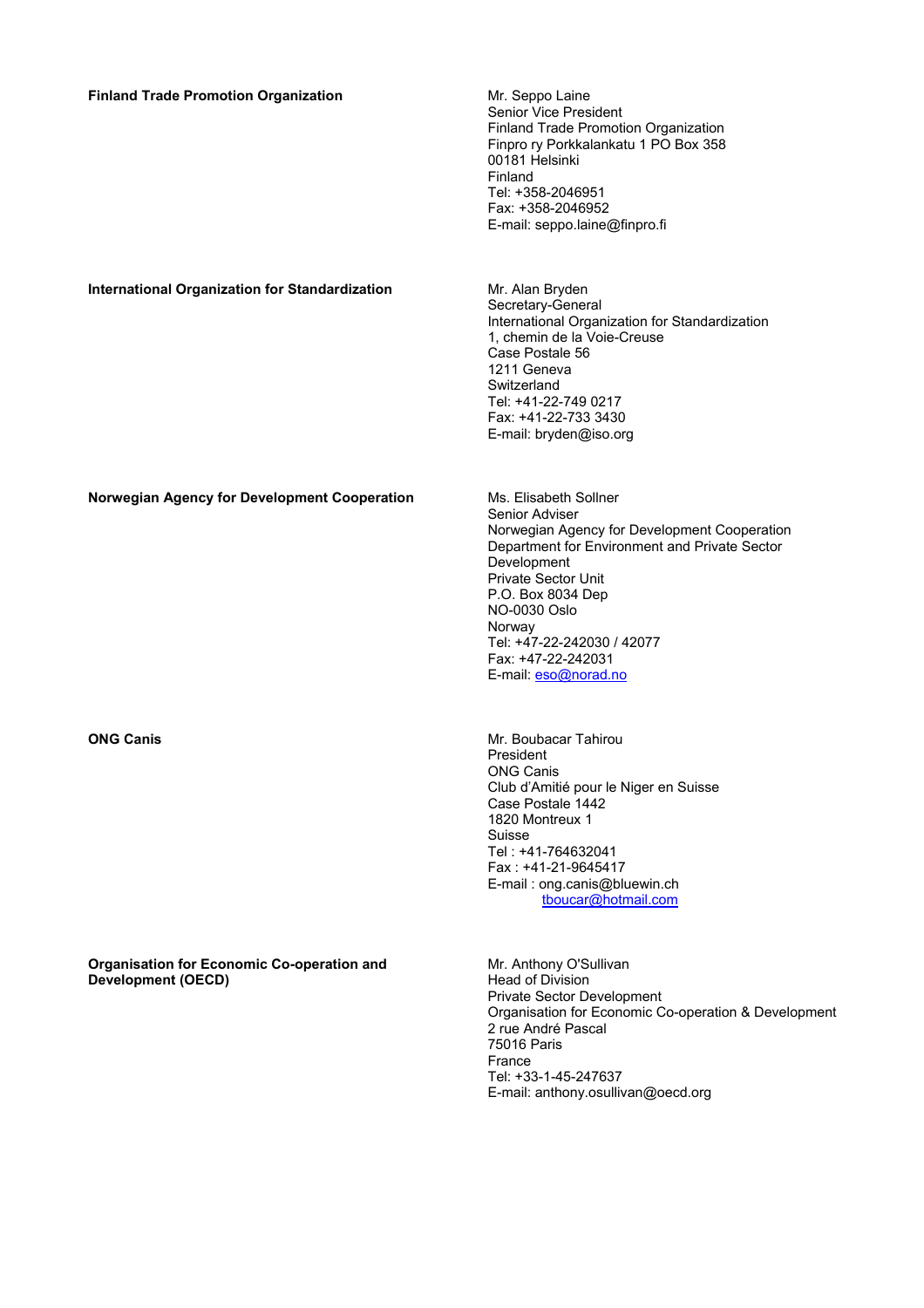### **Organisation for Economic Co-operation and Development (OECD) (cont'd)**

Mr. Masato Hayashikawa Administrator Poverty Reduction & Growth Division OECD Development Co-operation Directorate 2 Rue André-Pascal Paris Cedex 16 75775 Paris France Tel: +33-1-45241692 Fax: +33-1-44306333 E-mail: masato.hayashikawa@oecd.org

Mr. Kiichiro Fukasaku Counsellor Organisation for Economic Co-operation and Development Development Centre 2 rue André Pascal 75016 Paris France Tel: +33-1-45 249070 Fax: +33-1-44306141 E-mail: kiichiro.fukasaku@oecd.org

**Pacific Islands Forum Secretariat (PFIS) <b>Mr. Shiu S. N. Raj** Mr. Shiu S. N. Raj

**Pacific Islands Private Sector Organisation (PIPSO)** 

Mr. Ratu Tui Cavuilati PIPSO Associate Pacific Islands Private Sector Organisation (PIPSO) Brussels E-mail: henrys@forumsec.org.fj scavuilati@fijiembassy.be

Trade Policy Adviser

Tel: +679-3312600

Sukuna Road Suva Fiji

Pacific Island Trade Agreement Pacific Islands Forum Secretariat

E-mail: shiur@forumsec.org.fj

**Permanent Mission of the Republic of Belarus to the UN at Geneva** 

Mr. Andrei Savinykh Deputy Pemanent Representative of Belarus 15 Avenue de la Paix 1211 Geneva 20 **Switzerland** Tel : +41-22-7482457 Fax : +41-22-7482451 E-mail: mission.belarus@bluewin.ch

**Permanent Mission of Canada to the UN at Geneva** H.E. Mr. Don Stephenson

Ambassador, Permanent Representative Permanent Missionf of Canada to the UN at Geneva 5 Avenue de l´Ariana 1202 Genève **Switzerland** Tel: +41-22-919 92 00 Fax: +41-22-919 92 33 E-mail: don.stephenson@international.gc.ca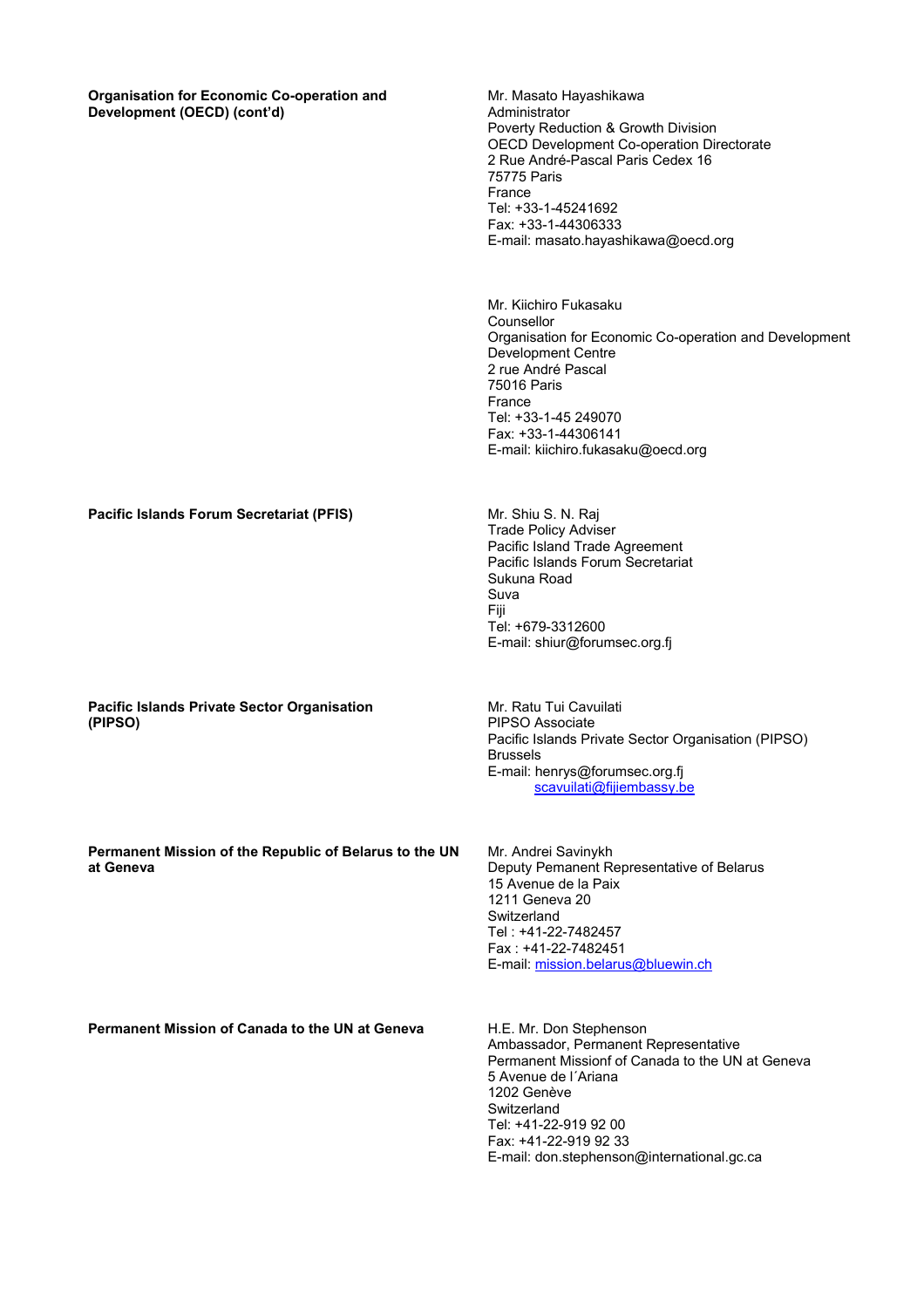**Permanent Mission of Canada to the UN at Geneva (cont'd)** 

Mr. Mark Gawn Cousellor Permanent Missionf of Canada to the UN at Geneva 5, Avenue de l´Ariana 1202 Genève **Switzerland** Tel: +41-22-9199200 Fax: +41-22-9199227 E-mail: mark.gawn@international.gc.ca

### **Permanent Mission of Russian Federation to the UN at Geneva**

Mr. Dmitry Godunov First Secretary Permanent Mission of Russian Federation to the UN at Geneva Avenue de la Paix 15 1211 Geneva 20 Switzerland Tel: +41-22-7331870 Fax: +41-22-7344044 E-mail: godunovd@yandex.ru

### **Permanent Mission of Switzerland** t**o the UN at Geneva**

H.E. Mr. Luzius Wasescha Ambassador Permanent Mission of Switzerland to the UN at Geneva 9-11, Rue de Varembé 1211 Geneva **Switzerland** Tel: +41-22-7492501 Fax: +41-22-7492437 E-mail: marie-pierre.bernard@seco.admin.ch

Mr. Darius Kurek Counsellor Permanent Mission of Switzerland to the UN at Geneva 9-11, Rue de Varembé 1211 Geneva **Switzerland** Tel: +41-22-7492537 Fax: +41-22-7492555 E-mail: darius.kurek@seco.admin.ch

**Permanent Mission of Uganda to the UN at Geneva** H.E. Mr. Arsene M. Balihuta

Ambassador Permanent Mission of Uganda to the UN at Geneva Rue Antoine Carteret 6 1202 Geneva Switzerland Tel: +41-22-339-8810 Fax: +41-22-3407030 E-mail: engirumpatse@yahoo.com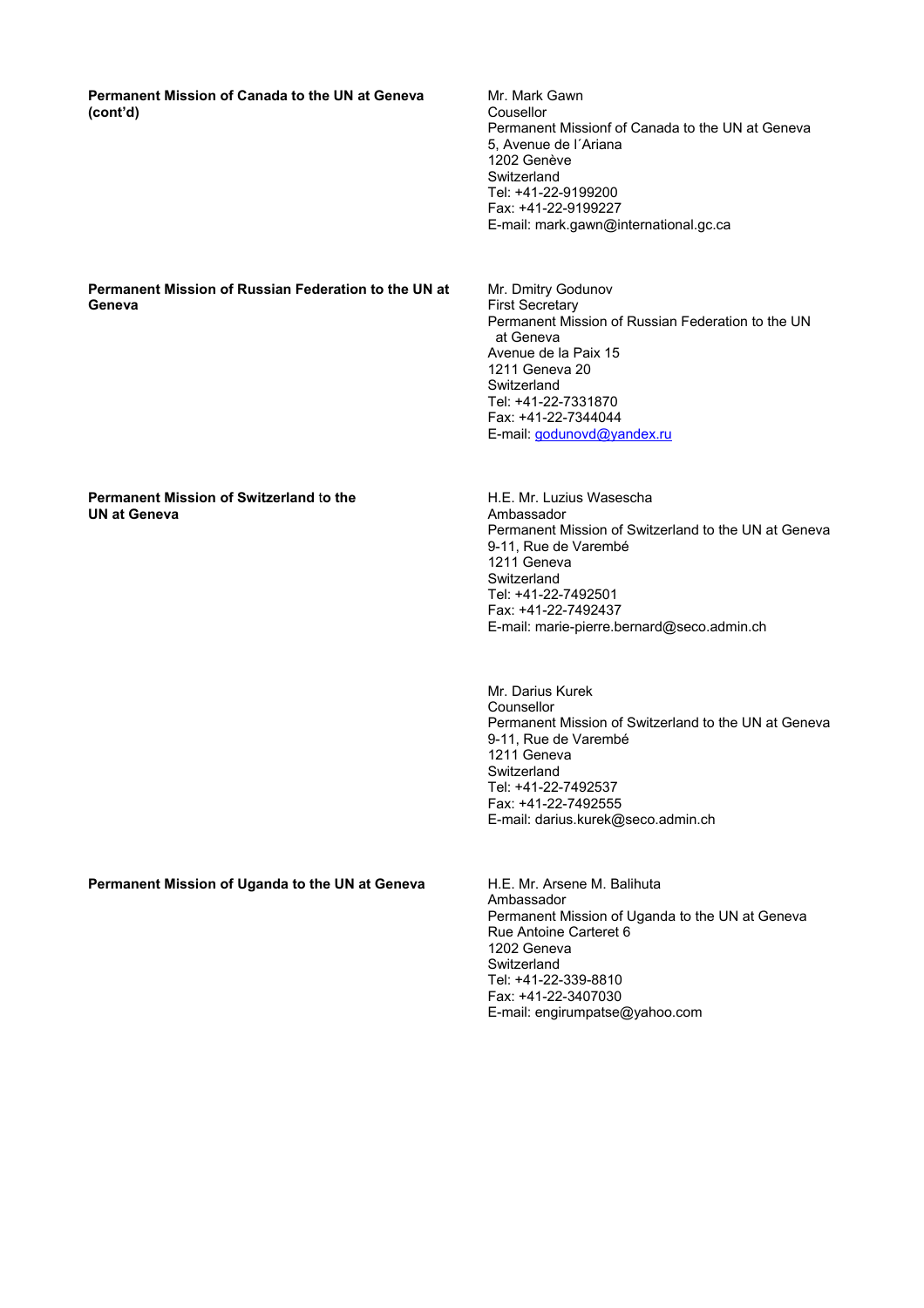| Permanent Mission of the United Kingdom of Great<br>Britain and Northern Ireland to the UN at Geneva | Mr. Edward Brown<br><b>First Secretary</b><br>Permanent Mission of the United Kingdom of Great Britain<br>and Northern Ireland to the United Nations Office<br>and other International Organizations in Geneva<br>Rue de Vermont 37-39<br>1211 Geneva 20<br>Tel: +41-22-9182300<br>Fax: +41-22-918233<br>E-mail: edward.brown@fco.gov.uk                                                                                                      |
|------------------------------------------------------------------------------------------------------|-----------------------------------------------------------------------------------------------------------------------------------------------------------------------------------------------------------------------------------------------------------------------------------------------------------------------------------------------------------------------------------------------------------------------------------------------|
| Permanent Mission of Uruguay to the UN at Geneva                                                     | Ms. Ana Rocanova<br><b>First Secretary</b><br>Permanent Mission of Uruguay to the United Nations at<br>Geneva and Other International Organizations<br>65, Rue de Lausanne<br>Geneva<br>Switzerland<br>Tel: +41-22-7328366<br>Fax: +41-22-7315650<br>E-mail: ana.rocanova@urugi.ch                                                                                                                                                            |
| Permanent Mission of the United States to the WTO                                                    | Mr. William Tagliani<br>Attaché<br>Permanent Mission of the United States to the WTO<br>Route de Pregny 11<br>1292 Chambésy<br>Switzerland<br>Tel: +41-22-7495214<br>Fax: +41-22-7495333<br>E-mail: william_tagliani@ustr.eop.gov                                                                                                                                                                                                             |
| Permanent Mission of the Republic of Uzbekistan                                                      | Mr. Alisher Mursaliyev<br>Representative to the WTO<br>(incl. International Economic Organizations)<br>Permanent Mission of the Republic of Uzbekistan to the<br>United Nations at Geneva and Other International<br>Organizations<br>Route de Pré-Bois 20<br>Case postale 1853<br>1215 Geneva 15<br>Switzerland<br>Tel: +41-22-7994304<br>Fax: +41-22-7994302<br>E-mail: mursaliyev_uzbekistan@bluewin.ch<br>alisher.mursaliyev@ties.itu.int |
| <b>Swiss State Secretariat for Economic</b><br><b>Affairs (SECO)</b>                                 | Mr. Hans-Peter Egler<br>Head<br>Trade and Clean Technology Cooperation Development<br>Swiss State Secretariat for Economic Affairs<br>Effingerstrasse 1<br>3003 Berne<br>Switzerland                                                                                                                                                                                                                                                          |

Tel: +41-31-324-0813

E-mail: hans-peter.egler@seco.admin.ch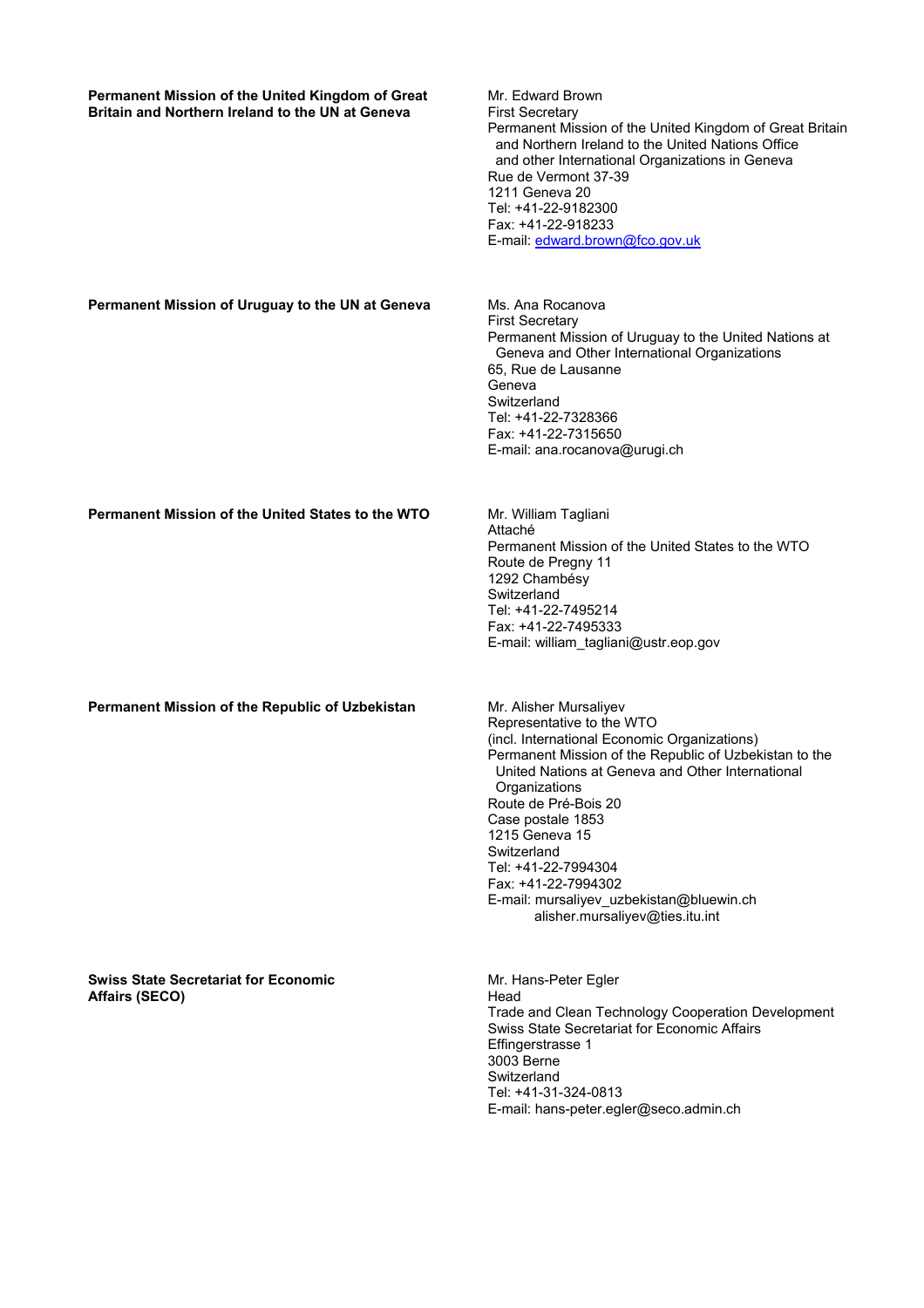**Swiss State Secretariat for Economic Affairs (SECO) (cont'd)**

#### **Swedish International Development Cooperation Agency**

Mr. Patrice Ackermann Responsible Branch-office SAS Lausanne Swiss Accreditation Service SAS Federal Department of Economic Affairs DEA State Secretariat for Economic Affairs SECO SAS, Chemin des Epinettes 6, CH-1007 Lausanne Tel: +41-21-6140461 Fax +41-21-6140469 E-mail: patrice.ackermann@sas.ch

Mr. Peter Cederblad Adviser Swedish International Development Cooperation Agency Sveavagen 20 105 25 Stockholm Sweden Tel: +46-8-6984525 Fax: +46-8-6985430 E-mail: Peter.cederblad@sida.se

### **Director** Swiss Import Promotion Programme 85, Stampfenbachstr. P.O. Box 492 8035 Zurich **Switzerland** Tel: +41-44-3655491 E-mail: mstern@sippo.ch

Executive Director Trade Facilitation Office Canada 56 rue Sparks, Suite 300 Ottawa K1P 5A9 Canada Tel: +1-613-2333925 Fax: +1-613-2337860 E-mail: brian.mitchell@tfoc.ca

**The World Bank Group**  Mr. Richard S. Newfarmer Special Representative to the UN and WTO The World Bank Group Post Office Box 66 3 3, Chemin Louis Dunant 1202 Geneva Switzerland Tel: +41-22-748-1000 Fax: +41-22-748-1030 E-mail: rnewfarmer@worldbank.org

#### **Swiss Import Promotion Programme <b>Access** Mr. Markus Stern

**Trade Facilitation Office Canada Mr. Brian Mitchell Mr. Brian Mitchell**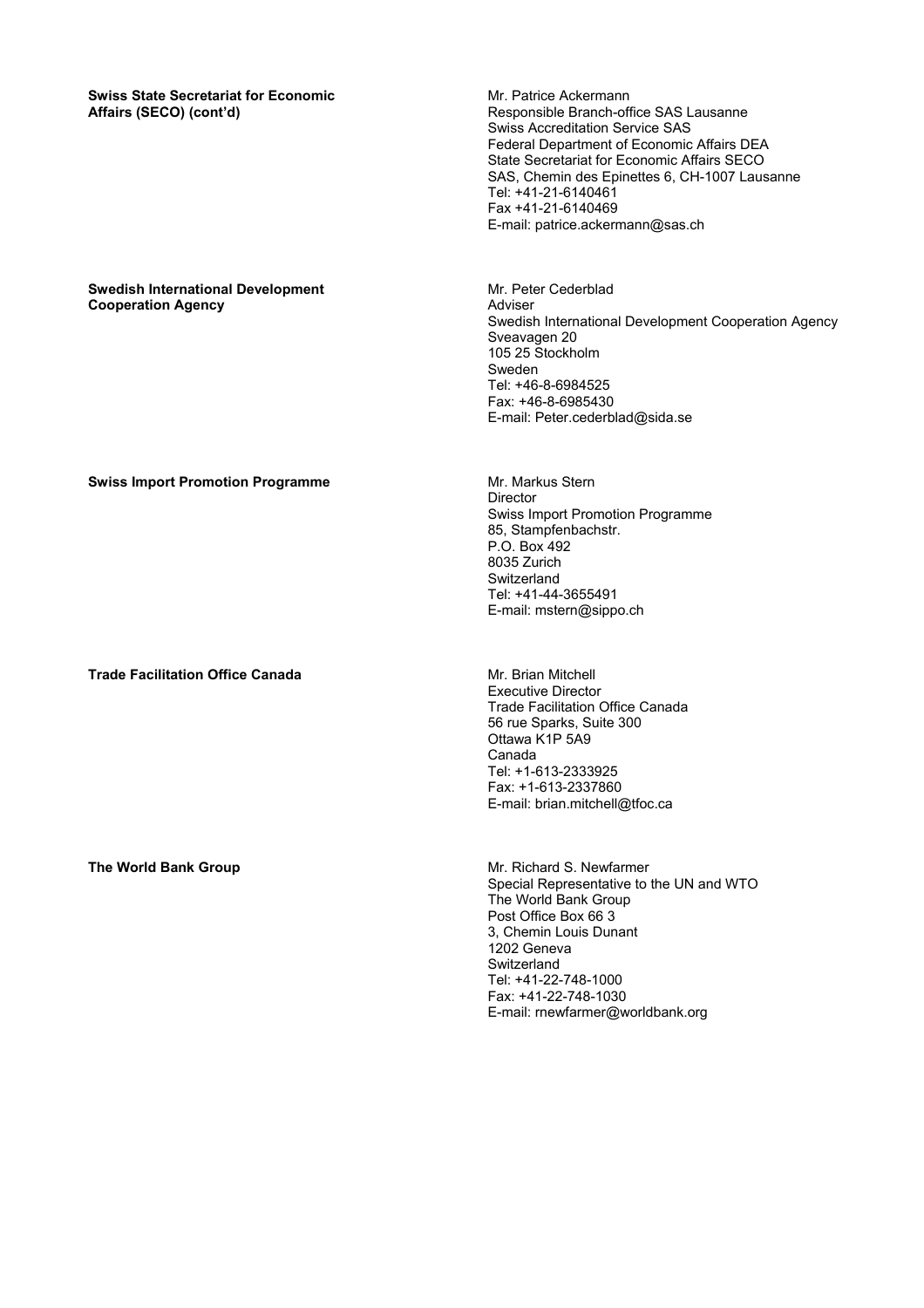### **United Nations Industrial Development Organization (UNIDO)**

Senior Economist Development Economics Research Group The World Bank Group 1818H Street N.W. Washington D.C. 20433 United States of America Tel: +1-202-473-9015 E-mail: Dlederman@worldbank.org

Mr. Ouseph Padickakudi Industrial Development Officer Trade Capacity Building Branch United Nations Industrial Development Organization Vienna International Centre P.O. Box 300 1400 Vienna Austria Tel : +43-1-26026-3693 Fax : +43-1-26026-6840 E-mail : O.Padickakudi@unido.org

Mr. Bernardo Calzadilla-Sarmiento Senior Adviser United Nations Industrial Development Organization Palais des Nations Bocage 1 8-14 avenue de la Paix 1211 Geneva 10 Tel : +41-22-9173373 Fax : +41-22-9170059 E-mail: bcalzadilla@unido.org

#### **U.S. Department of State Mr. George S. Dragnich Mr. George S. Dragnich** Director Office of Economic and Development Affairs Bureau of International Organization Affairs U.S. Department of State IO/EDA, Rm. 5328 Washington, DC 20520 United States of America Tel: +1-202-647-1269 Fax: +1-202-736-7467 E-mail: dragnichgs@state.gov

Ms. Rebecca Webber AAAS Science and Technology Policy Fellow Bureau of International Organization Affairs U.S. Department of State IO/EDA, Room 5328 Washington, DC 20520 Tel: +202-647-3963 Fax: +202-736-7467 E-mail: webberre2@state.gov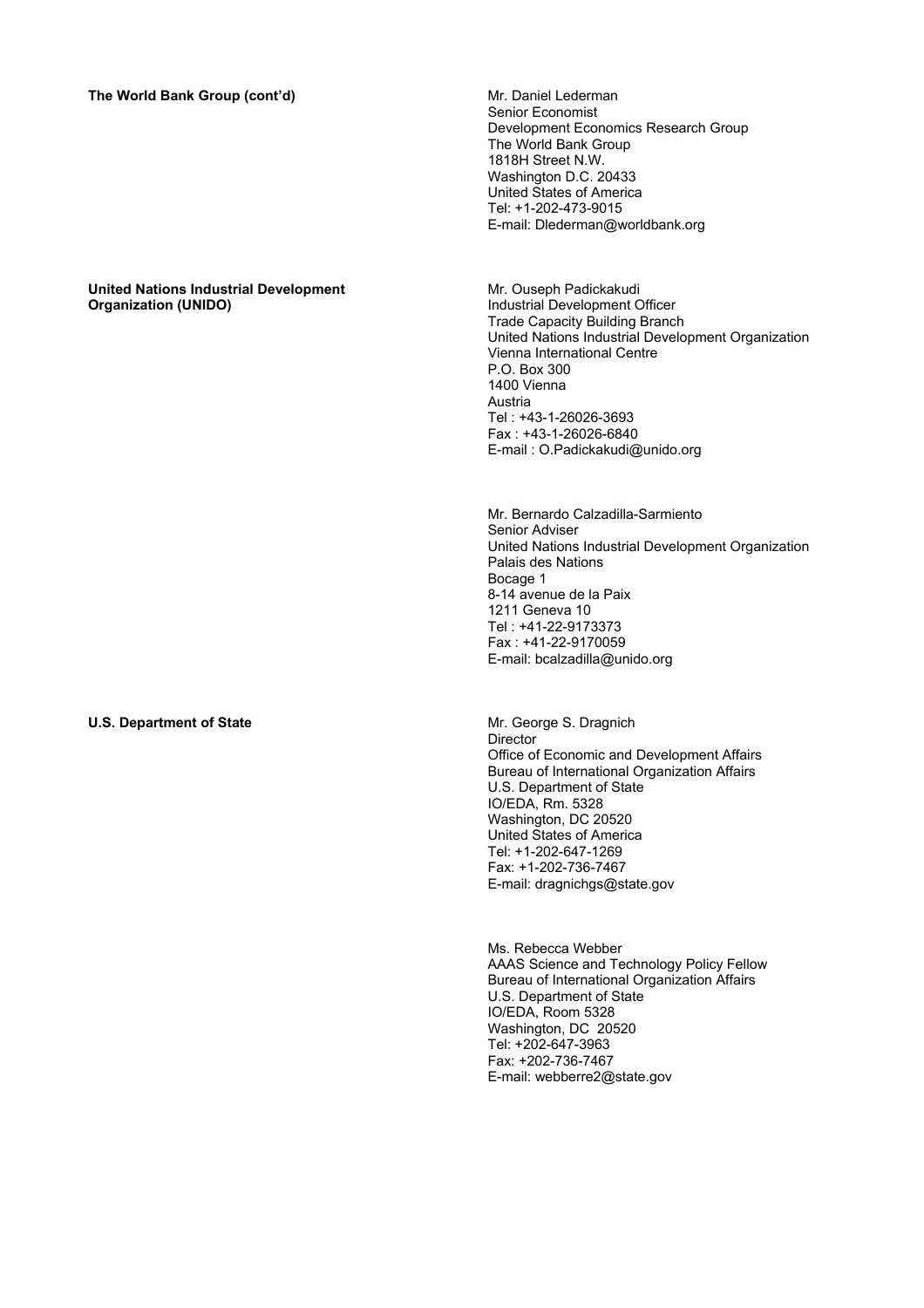**United Nations Conference on Trade and Development - UNCTAD** 

Ms. Lakshmi Puri Acting Deputy Secretary-General and Director Trade Division United Nations Conference on Trade and Development - UNCTAD Palais des Nations Av. de la Paix 8-14 1211 Geneva 10 Tel: +41-22-917-5809 Fax: +41-22-917-0051 E-mail: lakshmi.puri@unctad.org

Ms. Fiorina Mugione Chief Enterprise Policies and Capacity Building United Nations Conference on Trade and Development (Geneva) Palais des Nations 8-14 Avenue de la Paix 1211 Geneva Switzerland Tel: +41-22-9172943 Fax: +41-22-917-0051 E-mail: fiorina.mugione@unctad.org

### **United Nations Development Programme (UNDP)** Ms. Cécile Molinier

**Director** UNDP Liaison Office in Geneva United Nations Development Programme 11-13 Chemin des Anemones 1219 Geneva **Switzerland** Tel: +41-22-917-8538 Fax: +41-22-917-8001

Mr. David Luke Second Representative UNDP Liaison Office in Geneva United Nations Development Programme 11-13 Chemin des Anemones 1219 Geneva Switzerland Tel: +41-22-917-8538 Fax: +41-22-917-8001 E-mail: david.luke@undp.org

**World Intellectual Property Organization (WIPO)** Mr. Paul Regis

Assistant Programme Officer Intellectual Property and Economic Development World Intellectual Property Organization (WIPO) 34 Chemin des Colombettes 1211 Geneva 20 **Switzerland** Tel: +41-223389582 Fax: +41-223388495 E-mail: paul.regis@wipo.int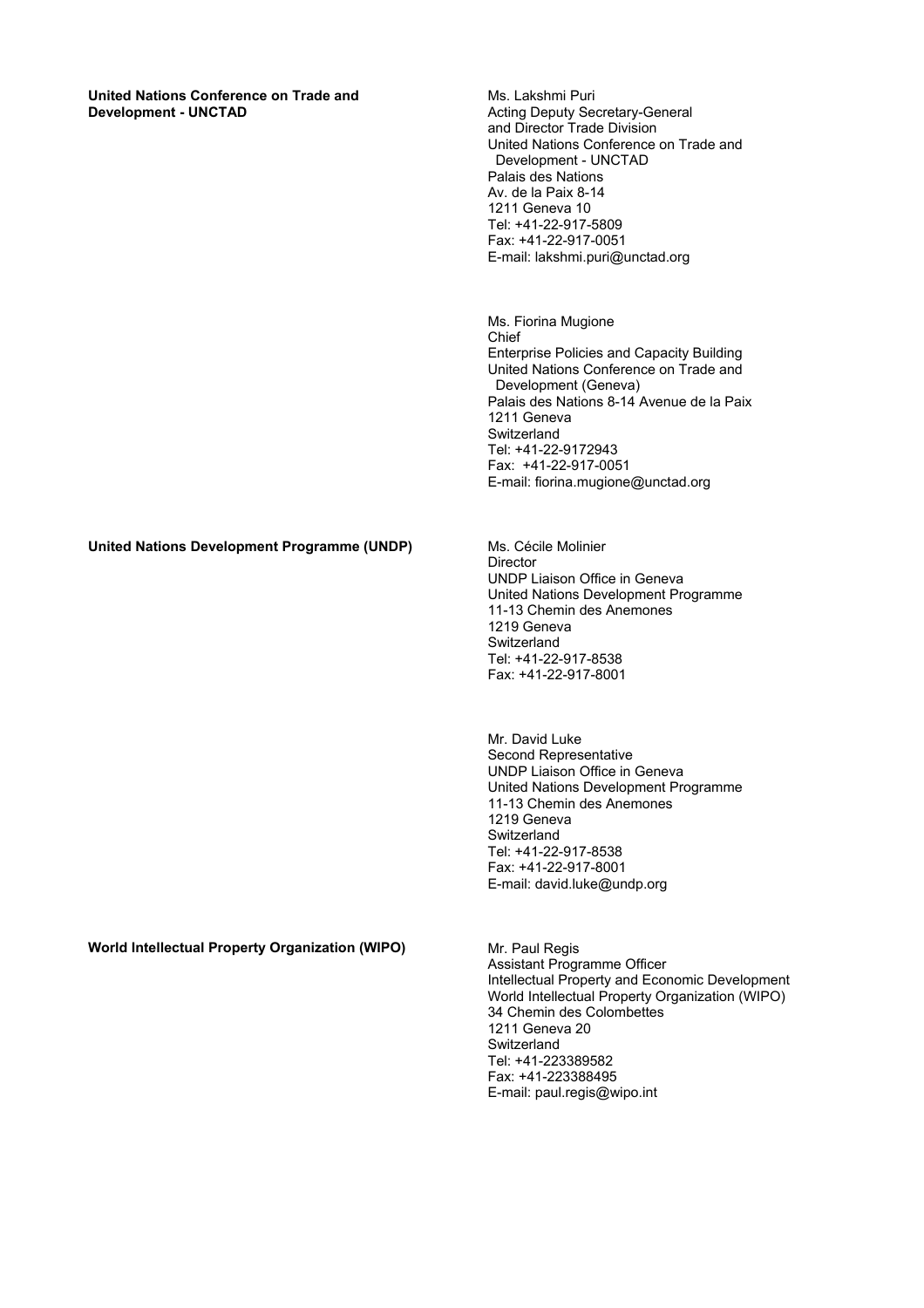**World Trade Organization (WTO)** 

Director General World Trade Organization (WTO) Centre William Rappard 154, Rue de Lausanne 1211 Geneva Switzerland Tel: +41-22-7395111 Fax: +41-22-7314206 E-mail: Pascal.Lamy@wto.org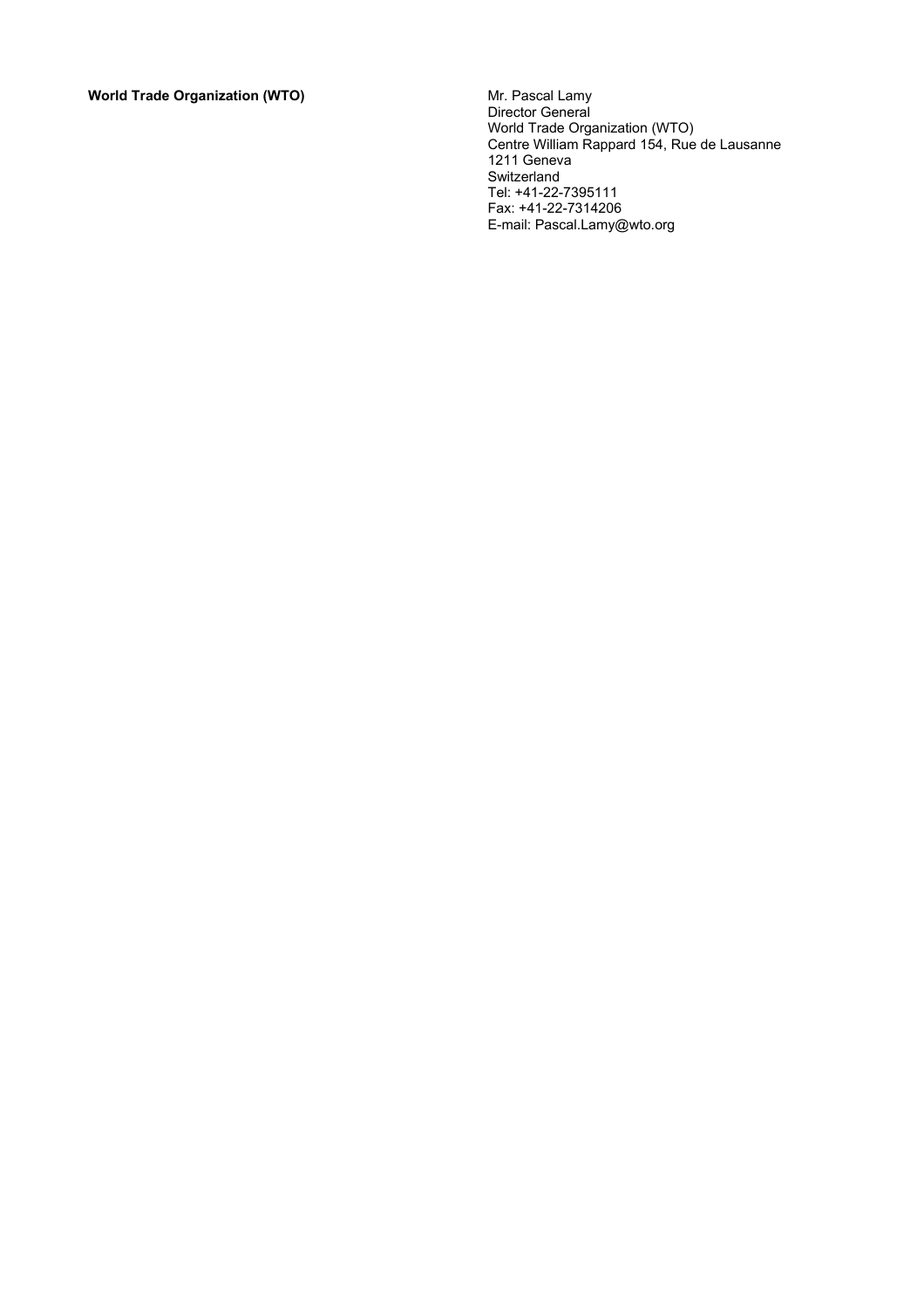**African Business Roundtable Mr. Kenneth Ife** 

Policy Adviser to the President Head Office African Business Roundtable 1<sup>st</sup> Floor, R.M.B. Building 122 Pybus Rd Sandton 2146 South Africa Tel: +27-11-884-6682 Fax. +27-11-884-6685 E-mail: kenife@aol.com

Mr. Kwasi Abeasi Managing Director Head Office African Business Roundtable 1<sup>st</sup> Floor, R.M.B. Building 122 Pybus Rd Sandton 2146 South Africa Tel: +27-11-8846682 Fax: +27-11-8846685 E-mail: kabeasi@abrnet.org kabeasi@yahoo.co.uk thabitha@abrnet.org

**Arjay Farm Ms.** Josephine Francis Owner/Manager Arjay Farm Kingsville Township Montserrado County Kingsville Liberia Tel: +231-65-10285 E-mail: josephine40\_2000@yahoo.com

**Australian Trade Commission Mr. Leith Doody** Regional Director Europe, the Middle East and Africa Australian Trade Commission Main Tower - 28th Floor Neue Mainzer Str. 52-58 60311 Frankfurt am Main Germany Tel: +49-69-9055-8300 Fax: +49-69-9055-8309 E-mail: Barbara.Lueck@austrade.gov.au

**Best World International Ltd. Ms. Dora Hoan** 

Group Managing Director and Chief Executive Officer Best World International Ltd. 480 Lorong 6 Toa Payoh HDB Hub East Wing #15-00 Singapore 310480 Singapore Tel: +65-6899-0088 Fax: +65-6352-9228 E-mail: dora@bestworld.com.sg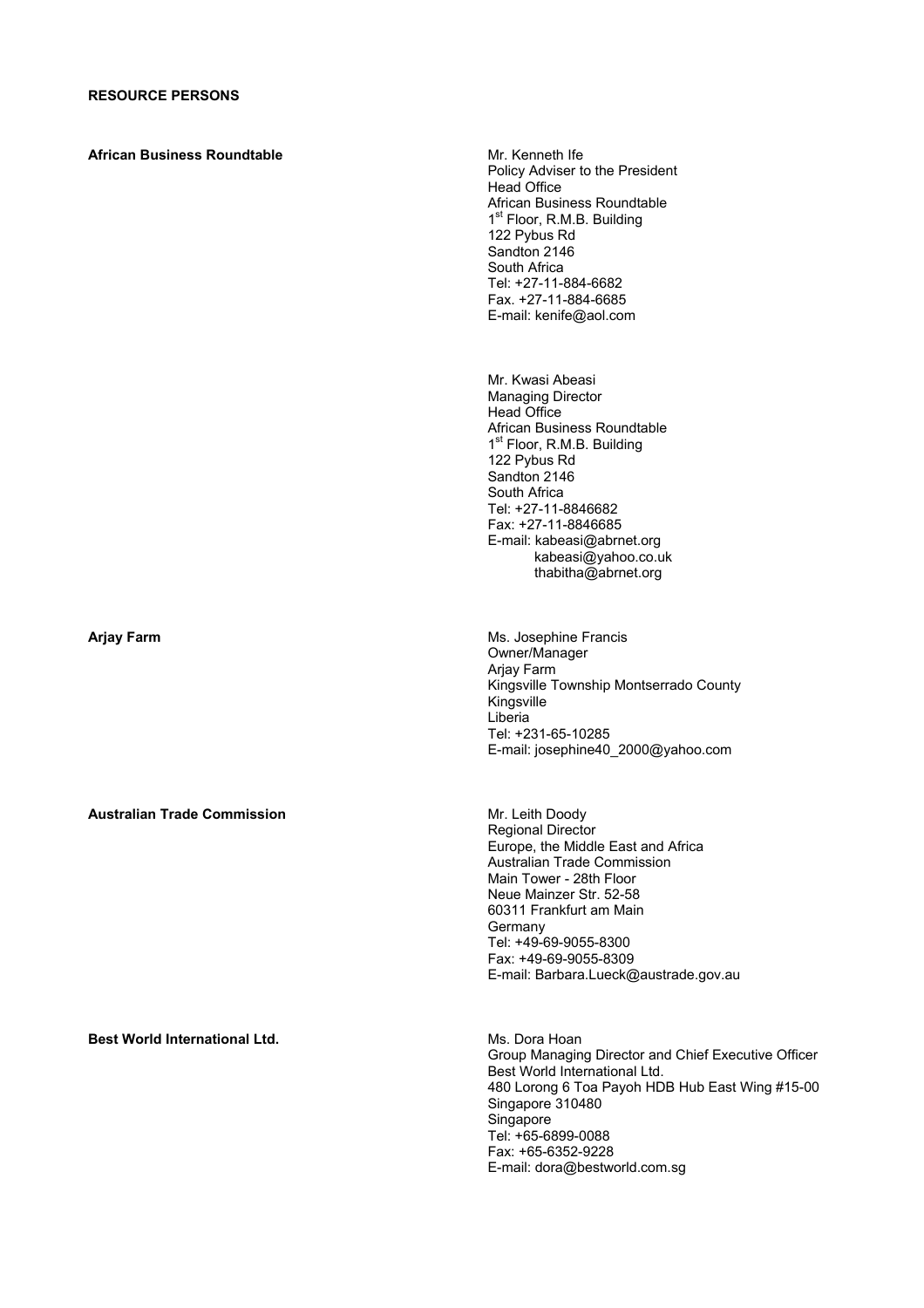**BMI / Brasil Marketing Internacional** 

**.** Mr. Paulo Protasio Chief Executive Officer BMI / Brasil Marketing International Av. Beira Mar, 200 / 8and - cep: 20021-060 Rio de Janeiro / RJ Brazil Tel: +21-2532-0503 (Rio) / 9944-0739 Fax: +55-21-22409702 E-mail: prot@sio.com.br anut@anut.org.br

Managing Director

Marj El-Hamam 11732

Tel: +962-6-5712680 E-mail: bloom@nets.com.jo

P.O box 137

Jordan

BLOOM Dead Sea Gift Entreprise

### **BLOOM Dead Sea Gift Entreprise**  Ms. Elham Zeadat

**Chamber of Exporters of Argentina** Ms. Celina McLean

**Chamber of Mines South Africa Mr. Roger Baxter** Mr. Roger Baxter

Projects Director Institute of International Strategy Chamber of Exporters of Argentina Av. Roque Sáenz Peña No. 740 Piso 1 1035 Buenos Aires Argentina Tel: +54-11-4394-4482 Fax: +54-11-4394-4482 E-mail: mcleanc@cera.org.ar

Chief Economist Chamber of Mines South Africa P.O. Box 61809 Marshalltown 2107 Johannesbourg South Africa Tel: +27-11-498-7663 Fax: +27-11-834-4905 E-mail: rbaxter@bullion.org.za

**CIEL Group** Mr. Eddy Yeung Director CIEL Group 12th Floor Swan Group Centre Intendance Street Port Louis **Mauritius** Tel: +230-601-3000 Fax: +230-208-8680 E-mail: EYeung@ferneyspinning.com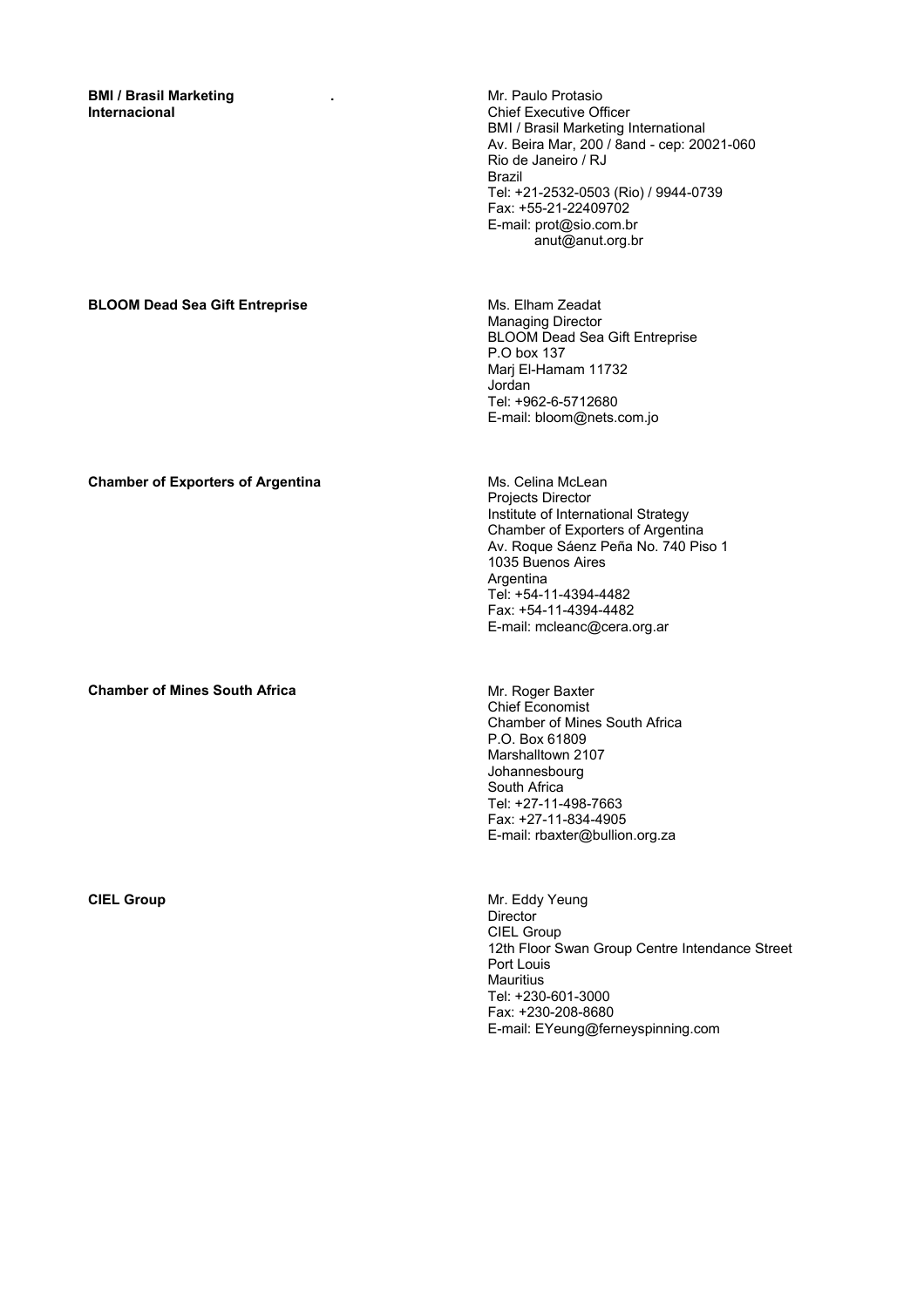**Catalogue Generator Catalogue Generator Mr. Daniel Salcedo** Chief Executive Officer Catalogue Generator 11112 Midvale Road Kensington MD 20895 United States of America Tel: +1-301949-6625 E-mail: dsalcedo@catgen.com **Cluster Pulse Mr. Jagat Shah** Chief Executive Officer Cluster Pulse 308 University Plaza Navrangpura 380009 Ahmedabad India Tel: 91-79-27913903 Fax: 91-79-27912742 E-mail: info@clusterpulse.org **Doha Debates Mr. Tim Sebastian** Chairman Doha Debates 90 High Street Burnham SL1 7JT United Kingdom Tel: +44-1628-601400 Fax: +44-1628-601401 E-mail: hartwig@speakers.co.uk **Donor Committee for Enterprise Development** Mr. Jim Tanburn **Coordinator** The Donor Committee for Enterprise Development 8b Kings Parade Cambridge CB2 1SJ United Kingdom Tel: +44-1223-362211 E-mail: jim@tanburn.com Tanburn@Enterprise-Development.org **Evtrade Extrade Ms. Leonor von Limburg** Strategy Consultant evtrade Am Erdbeerstein 21 61462 Koenigstein Germany Tel: +49-6174-297481 Fax: +49-6174-297489 E-mail: lvl@evtrade.com **Federation of Malaysian Manufacturers** Mr. M. Supperamaniam Adviser, WTO/FTA Negotiations Federation of Malaysian Manufacturers Wisma FMM, No. 3 No. 68, Jalan 27/70A Desa sri Hartamas 50480 Kuala Lumpur Malaysia Tel: +603-2284-5477 Fax: +603-22845477 E-mail: maniams@streamyx.com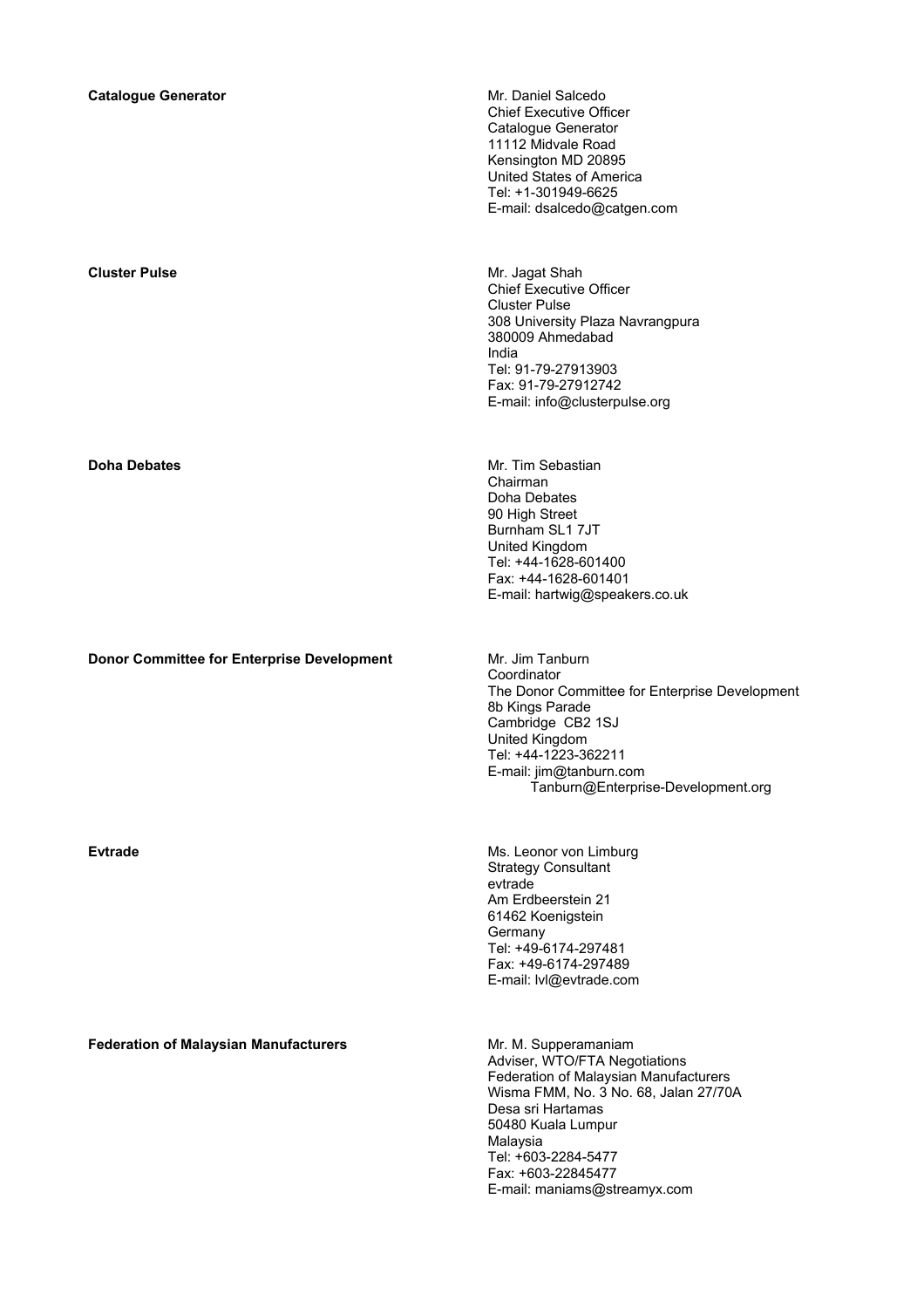**Federal Ministry for Economic Cooperation and Development**

**Folha de S. Paulo** Mr. Clovis Rossi

**Geneva School of Diplomacy and International Relations** 

**Global Partnership Initiative Mr. Aniebo Akpan Roberts Clobal Partnership Initiative** 

Ms. Evita Schmieg Head Division of Globalization, Trade and Investment Federal Ministry for Economic Cooperation and Development (BMZ) Stresemannstr. 94 10963 Berlin Germany E-mail: schmieg@bmz.bund.de

Member of the Editorial Board Folha de S. Paulo Al. Barão de Limeira, 425 São Paulo Brazil Tel : +55-11-81624044 Fax : +55-11-32243777 E-mail: crossi@uol.com.br

Mr. Osvaldo R. Agatiello Professor International Economics Geneva School of Diplomacy and International Relations Chateau de Penthes 18, ch de L'Imperatrice Pregny 1292 Geneva **Switzerland** Tel: +41-22-3003377 Fax: +41-22-3003311 E-mail: osvaldo.agatiello@wanadoo.fr

Head Public Affairs and Bilateral Cooperation and Coordinator Global Partnership Initiative 18 Ganges Street, Maitama Abuja Nigeria Tel: +234-8033-139086 E-mail: anieboroberts@yahoo.com

**Groupe Foning Group Foning Ms.** Françoise Foning General Manager Groupe Foning 1940 Douala Cameroon Tel: +237-3340-1732 Fax: +237-3340-6533 E-mail: worldpresident@fcem.ws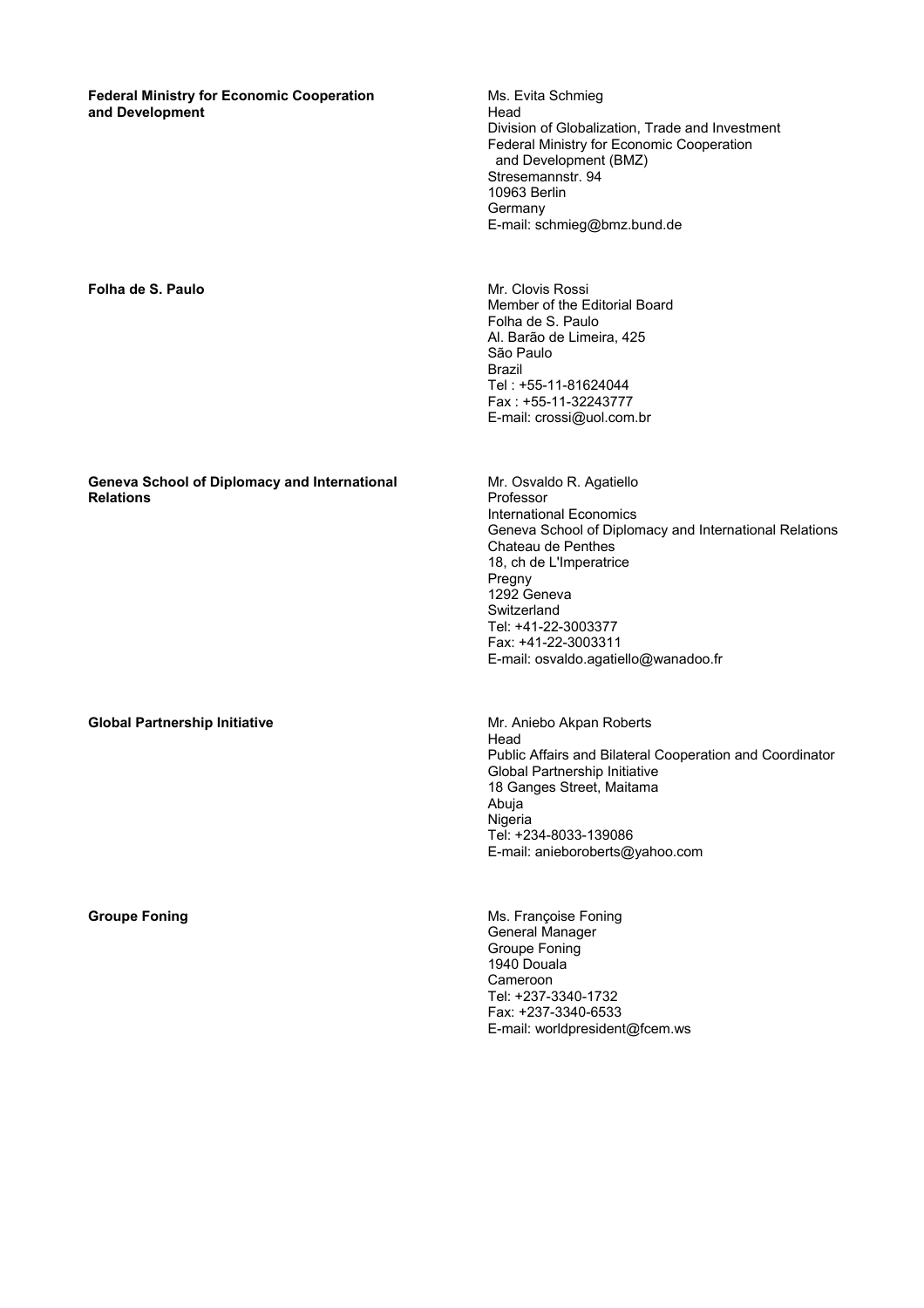### High Value Horticulture (3TL) Ltd. **Michael Accord Accord Manual Accord Michael Accord Michael Accord Michael Accord Michael Accord Michael Accord Michael Accord Michael Accord Michael Accord Michael Accord Michael Accord**

Managing Director High Value Horticulture (3TL) Ltd. HVH, Butlers House, Iwerne Minster, Blandford Dorset DT11 8LX United Kingdom Tel: +44-1747-811434 Fax: +44-1747-811434 E-mail: steve.caiger@highvaluehorticulture.com

### **Infrastructure Leasing and Financial Services Ltd.** Mr. R. C. M. Reddy

Chief Executive Officer Cluster Development Initiative Infrastructure Leasing and Financial Services Ltd. Plot C-22, G Block Bandra-Kurla Complex Bandra East Maharas 400 051 Mumbai India Tel: +91-11-24682060/64 Fax: +91-11-24682070/71 E-mail: reddyrcm@ilfsindia.com

#### **International Centre for Trade and Sustainable Development - ICTSD**

**Kenya Gatsby Trust** Ms. Sunita Kapila

**Quaker UN Office**  Mr. Martin Watson

Mr. Ricardo Melendez-Ortiz Chief Executive Officer International Centre for Trade and Sustainable Development - ICTSD 7, chemin de Balexert 1219 Geneva **Switzerland** Tel: +41-22-917-8492 Fax: +41-22-917-8093 E-mail: rmelendez@ictsd.ch

Co-Chairman Kenya Gatsby Trust ACK Garden House 6th Floor Wing "D" ist Ngong Avenue P.O Box 44817 00100 Nairobi Kenya Tel: +254-20-2720571 E-mail: Sunita@wananchi.com

Representative for Global Economic Issues Quaker UN Office 13 Avenue du Mervelet 1209 Geneva **Switzerland** Tel: +41-22-748-4800 Fax: +41-22-748-4819 E-mail: mwatson@quno.ch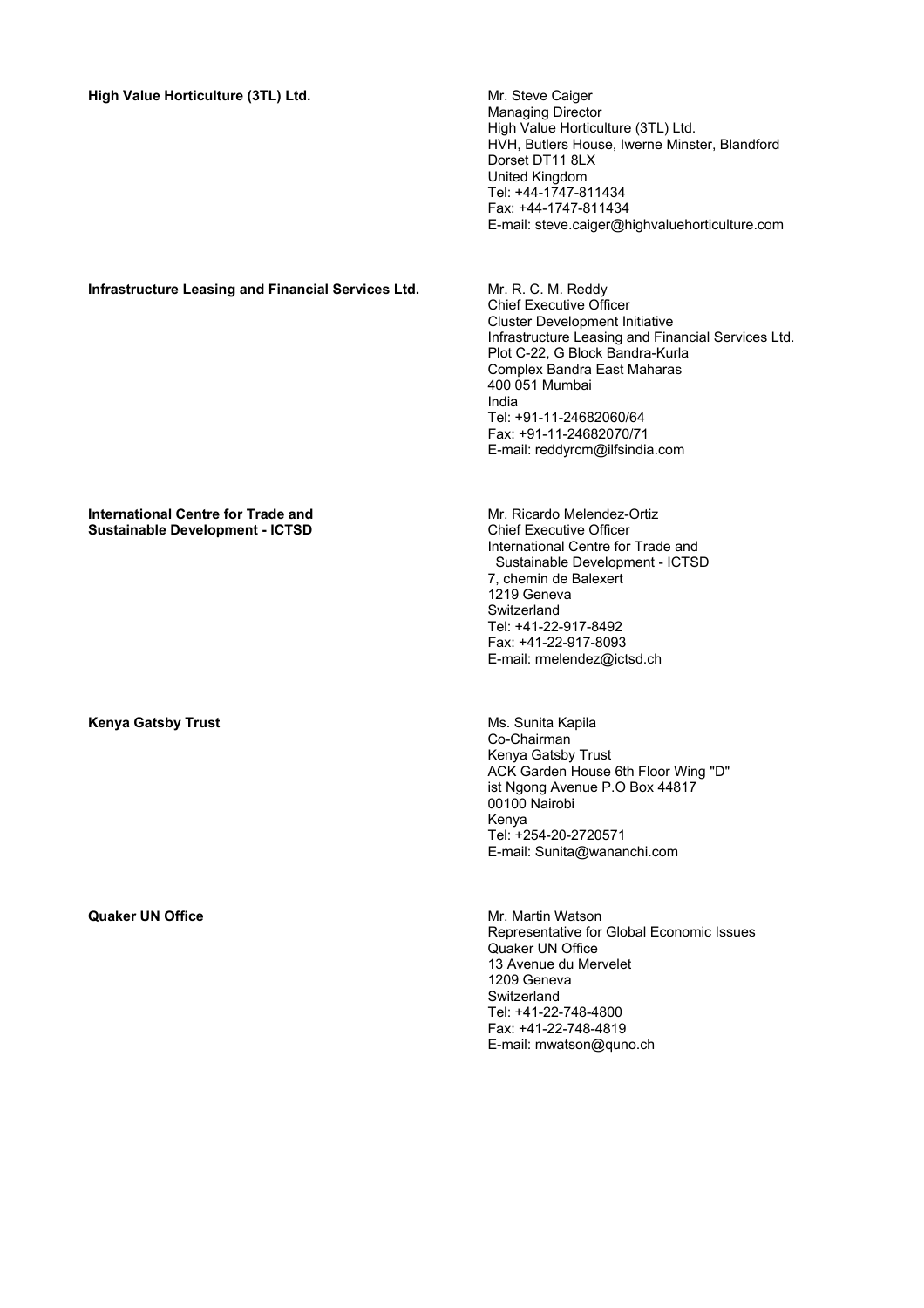**Smart Reader Worldwide Sdn Bhd <br>Mr. Richard Ong** 

**Rose Farm Ms. Beatrice Gakuba** Rwanda Flora Rose Farm Nyachonga Rwanda Tel: +250-08-306770 Fax : +250-08-503498 E-mail: beatricegakuba@yahoo.fr

> Co-Founder and Chief Executive Officer Smart Reader Worldwide Sdn Bhd Wisma Smart Reader No. 68, Jalan 27/70A Desa sri Hartamas 50480 Kuala Lumpur Malaysia Tel: +603-23002555 Fax: +603-23002556 E-mail: enquiry@smartreader.com.my

### **Sierra Leone Ministry of Trade and Industry Michael Manual Ms. Beatrice Dove-Edwin**

**Women in World Markets Ltd** Ms. Astrid Ruiz Thierry

**Director** Policy Planning & Research Division Ministry of Trade and Industry Youyi Building Freetown Sierra Leone Tel: +232-22-224512 Fax: +232-22-235129/235575 E-mail: beadove-edwin@mtisl.org

**University of Manchester <b>Manchester Manchester** Ms. Stephanie Ware Barrientos IDPM, School of Environment and Development Arthur Lewis Building University of Manchester Oxford Road Manchester, M13 9PL United Kingdom Tel: +44-161-2750411 E-mail: Stephanie.Barrientos@manchester.ac.uk

> Executive Partner / President Women in World Markets, Ltd C/Isaac Peral, 50 Bajo B 28040 Madrid **Spain** Tel: +34-91-5432952 E-mail: art@mmmundo.com